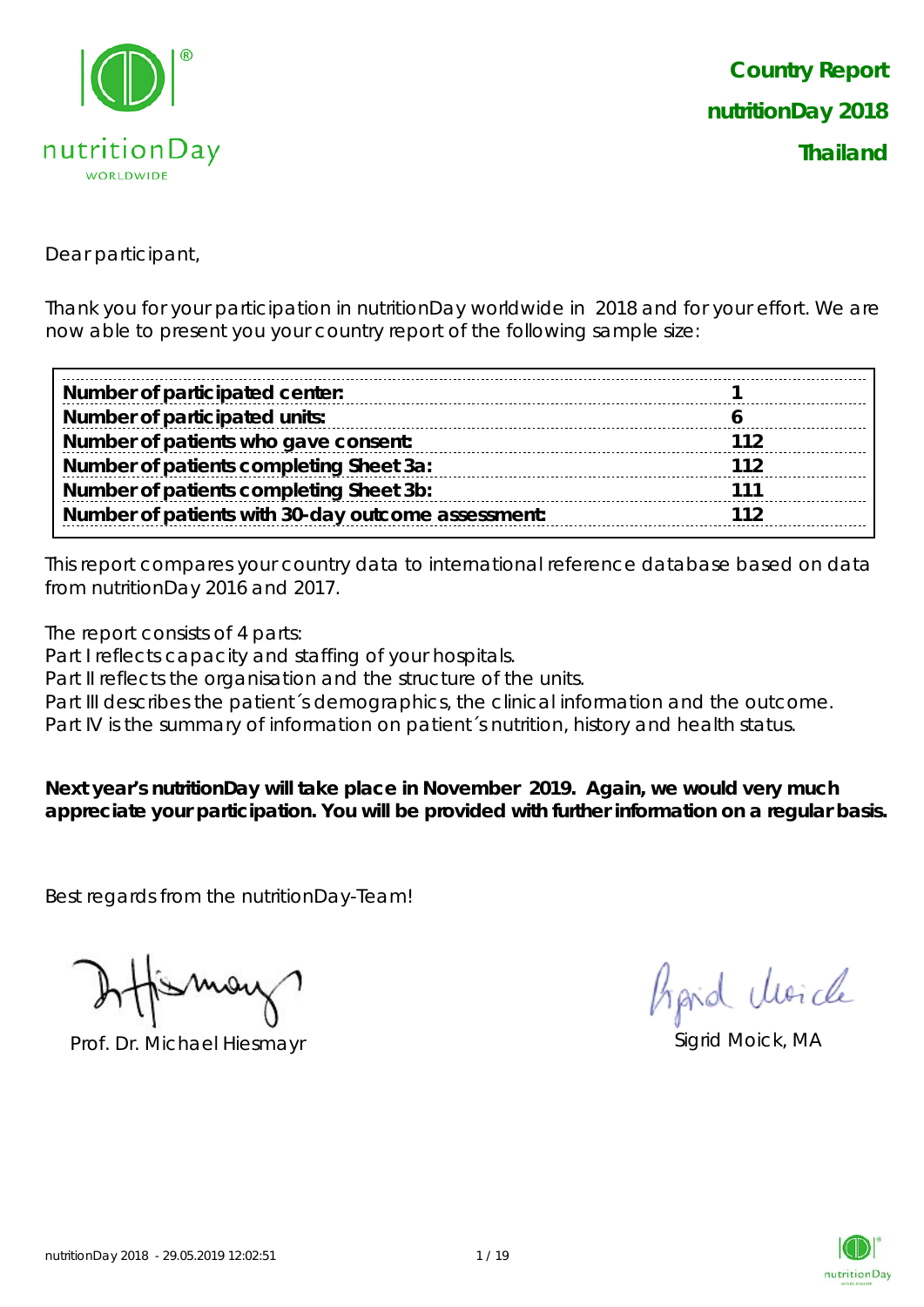### *I. Hospital capacity and staffing ("Hospital sheet")*

|                                                                                    | <b>YOUR RESULTS</b>          | <b>REFERENCE RESULTS</b> |
|------------------------------------------------------------------------------------|------------------------------|--------------------------|
| 1. Total number of beds in hospital                                                |                              | 317 [188-615]            |
| 2. Total number of admissions in the hospital last year                            |                              | 17520 [8982-34767]       |
| 3. Total number of staff in the hospital                                           |                              |                          |
| <b>Total medical doctors</b>                                                       | $\qquad \qquad \blacksquare$ | 170 [78-396]             |
| <b>Medical specialists</b>                                                         |                              | 117 [54-244]             |
| Medical non-specialists                                                            |                              | 35 [11-82]               |
| <b>Nurses</b>                                                                      |                              | 418 [195-800]            |
| <b>Dieticians</b>                                                                  |                              | $5[2-9]$                 |
| <b>Nutritionists</b>                                                               |                              | $1[0-4]$                 |
| Pharmacists                                                                        | $\overline{\phantom{a}}$     | 7 [4-22]                 |
| Kitchen staff                                                                      |                              | 30 [14-55]               |
|                                                                                    |                              |                          |
| <b>Full time equivalent</b>                                                        |                              |                          |
| <b>Total medical doctors</b>                                                       |                              | 139 [60-368]             |
|                                                                                    |                              |                          |
| <b>Medical specialists</b>                                                         |                              | 98 [48-245]              |
| Medical non-specialists                                                            | $\overline{\phantom{a}}$     | 34 [11-87]               |
| <b>Nurses</b>                                                                      |                              | 350 [187-778]            |
| <b>Dieticians</b>                                                                  |                              | $4[2-8]$                 |
| <b>Nutritionists</b>                                                               |                              | $1 [0-3]$                |
| Pharmacists                                                                        |                              | $6[3-18]$                |
| Kitchen staff                                                                      |                              | 27 [14-50]               |
|                                                                                    |                              |                          |
| 4. Does the hospital have a nutrition care strategy?                               |                              | 351 (78.7%) Yes          |
|                                                                                    |                              |                          |
| 5. Which nutrition-related standards or routine activities exist in your hospital? |                              |                          |
| Nutrition training is available                                                    |                              | 298 (66.8%) Yes          |
| Nutrition steering committee is available                                          |                              | 280 (62.8%) Yes          |
| Quality indicators are recorded and reported to national<br>or regional level      |                              | 193 (43.3%) Yes          |
| Quality indicators are used for internal benchmarking                              |                              | 235 (52.7%) Yes          |
| Patient feedback about food and food service is collected<br>using a questionnaire |                              | 337 (75.6%) Yes          |
| None                                                                               |                              | 19 (4.3%) Yes            |
| No answer given                                                                    | (%)                          |                          |

#### **6. Which codes are available /routinely used in your hospital for billing and reimbursement purposes?**

| Codes available            |                          |                 |
|----------------------------|--------------------------|-----------------|
| <b>Nutrition Support</b>   | $\overline{\phantom{0}}$ | 216 (48.4%) Yes |
| Oral nutrition supplements | $\overline{\phantom{0}}$ | 165 (37.0%) Yes |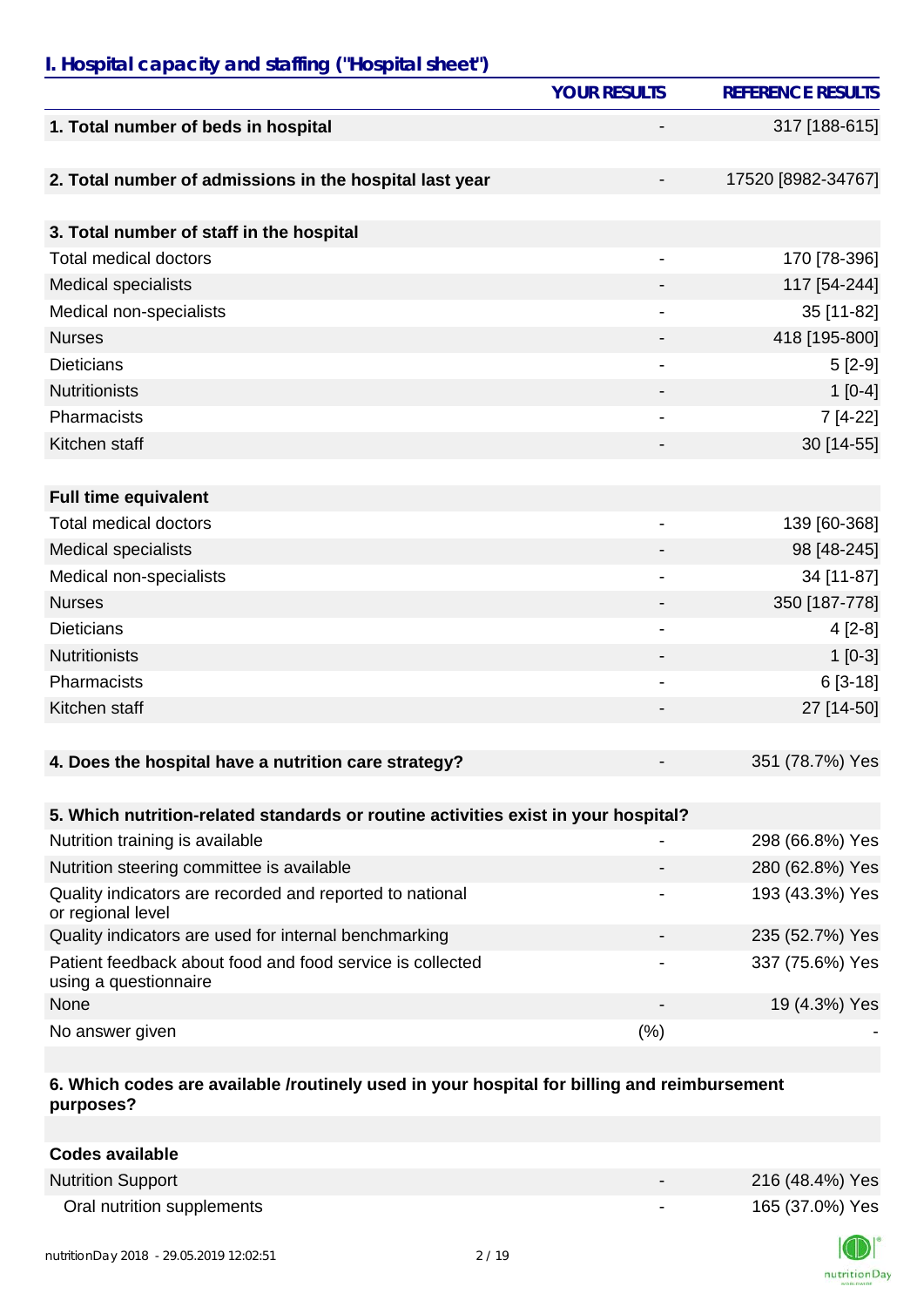| Parenteral nutrition                                      |                          | 255 (57.2%) Yes |
|-----------------------------------------------------------|--------------------------|-----------------|
| Enteral nutrition                                         |                          | 224 (50.2%) Yes |
| Dietary counseling                                        |                          | 166 (37.2%) Yes |
| Specific dietary interventions                            | $\overline{\phantom{a}}$ | 119 (26.7%) Yes |
| Screening for malnutrition                                |                          | 119 (26.7%) Yes |
| <b>Risk of malnutrition</b>                               |                          | 103 (23.1%) Yes |
| Malnutrition (in general)                                 |                          | 203 (45.5%) Yes |
| Severity of malnutrition (i.e. mild, moderate, severe)    |                          | 195 (43.7%) Yes |
| No information available from billing/finance/controlling |                          | 75 (16.8%) Yes  |
| No answer given                                           | $\overline{\phantom{a}}$ | 18 (4.0%)       |
|                                                           |                          |                 |
| <b>Codes routinely used</b>                               |                          |                 |
| <b>Nutrition Support</b>                                  |                          | 188 (42.2%) Yes |
| Oral nutrition supplements                                |                          | 143 (32.1%) Yes |
| Parenteral nutrition                                      |                          | 233 (52.2%) Yes |
| <b>Enteral nutrition</b>                                  |                          | 205 (46.0%) Yes |

Dietary counseling  $140 (31.4%)$  Yes Specific dietary interventions 105 (23.5%) Yes Screening for malnutrition 80 and 100 and 100 and 100 and 100 and 100 and 100 and 100 and 100 and 100 and 100 and 100 and 100 and 100 and 100 and 100 and 100 and 100 and 100 and 100 and 100 and 100 and 100 and 100 and 100 Risk of malnutrition and the set of malnutrition of the set of the set of the set of the set of the set of the set of the set of the set of the set of the set of the set of the set of the set of the set of the set of the s Malnutrition (in general) 176 (39.5%) Yes Severity of malnutrition (i.e. mild, moderate, severe) 169 (37.9%) Yes No information available from billing/finance/controlling and and the state of the 81 (18.2%) Yes No answer given  $29(6.5%)$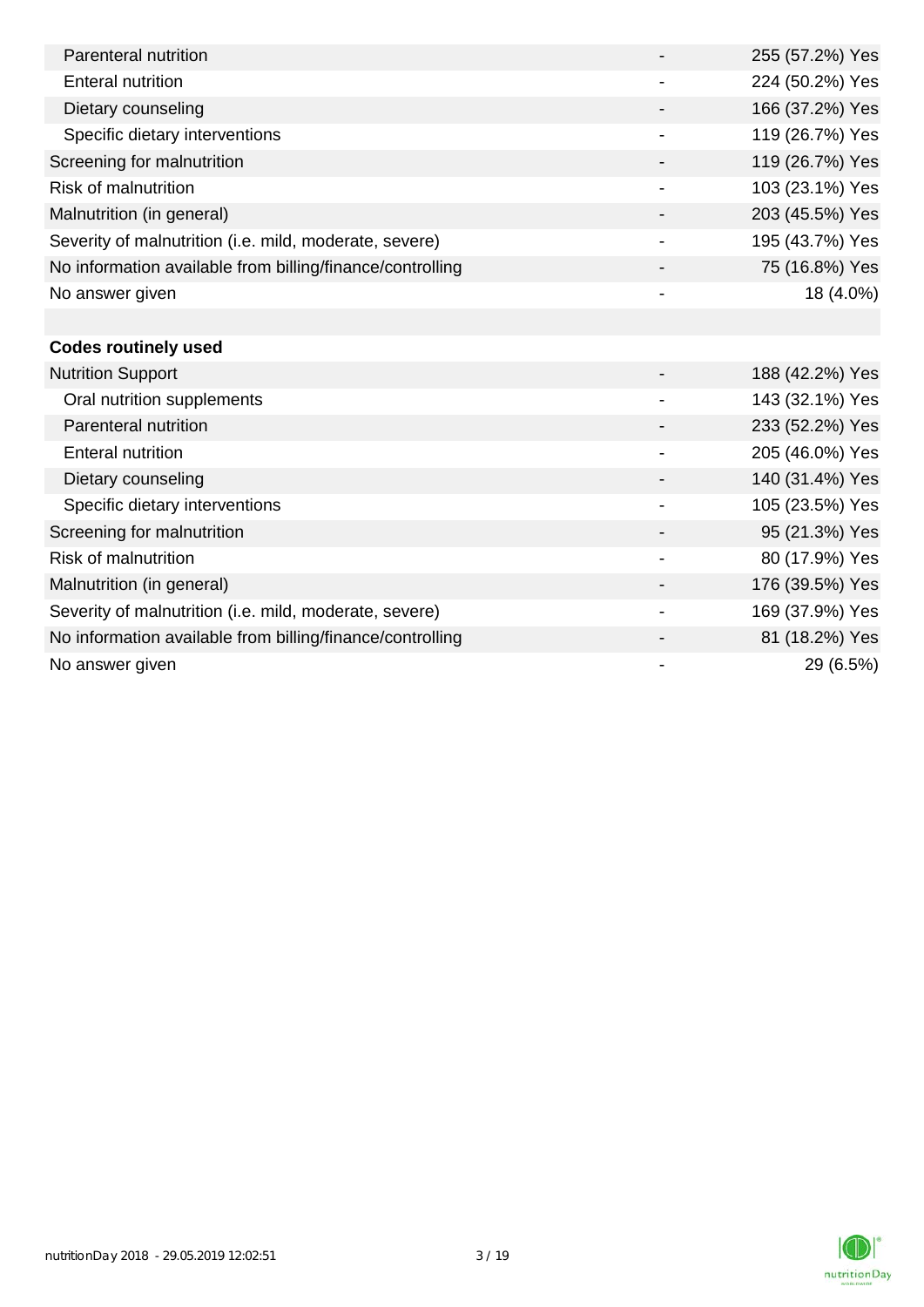# *II. Unit organisation and structures ("Sheet 1a/1b")*

|                                                                       | <b>YOUR RESULTS</b>      | <b>REFERENCE RESULTS</b> |
|-----------------------------------------------------------------------|--------------------------|--------------------------|
|                                                                       |                          |                          |
| Internal Medicine / General                                           | 2(33.3%)                 | 19.3%                    |
| Internal Medicine / Cardiology                                        |                          | 4.5%                     |
| Internal Medicine / Gastroenterology & hepatology                     |                          | 6.3%                     |
| Internal Medicine / Geriatrics                                        |                          | 7.9%                     |
| Internal Medicine / Infectious diseases                               |                          | 0.5%                     |
| Internal Medicine / Nephrology                                        | $\overline{\phantom{0}}$ | 1.3%                     |
| Internal Medicine / Oncology (incl. radiotherapy)                     | 1(16.7%)                 | 7.2%                     |
| Interdisciplinary                                                     |                          | 3.3%                     |
| Long term care                                                        |                          | 2.0%                     |
| Neurology                                                             |                          | 3.6%                     |
| Surgery / General                                                     | 2(33.3%)                 | 13.5%                    |
| Surgery/ Cardiac/Vascular/Thoracic                                    |                          | 2.1%                     |
| Surgery / Neurosurgery                                                |                          | 1.0%                     |
| Surgery / Orthopedic                                                  |                          | 4.2%                     |
| Trauma                                                                |                          | 1.4%                     |
| Ear Nose Throat (ENT)                                                 |                          | 1.8%                     |
| Gynecology / Obstetrics                                               | $\overline{\phantom{a}}$ | 1.6%                     |
| Pediatrics                                                            |                          | 1.3%                     |
| Psychiatry                                                            |                          | 0.9%                     |
| <b>Others</b>                                                         | 1(16.7%)                 | 16.1%                    |
|                                                                       |                          |                          |
| 2. Number of registered inpatients at noon                            | 24 [23-25]               | 24 [18-31]               |
|                                                                       |                          |                          |
| 3. Total bed capacity of the unit                                     | 30 [28-38]               | 30 [24-38]               |
|                                                                       |                          |                          |
| 4. Number of each type of staff in the unit for TODAY's morning shift |                          |                          |
|                                                                       |                          |                          |
| <b>Fully trained</b>                                                  |                          |                          |
| <b>Medical doctors</b>                                                | $5[5-5]$                 | $3[2-7]$                 |
| <b>Nurses</b>                                                         | $6[6-6]$                 | $5[3-8]$                 |
| Nursing aides                                                         | $4[4-6]$                 | $2[1-3]$                 |
| <b>Dieticians</b>                                                     | $1[1-1]$                 | $1[0-1]$                 |
| <b>Nutritionists</b>                                                  | $1[1-1]$                 | $0 [0-1]$                |
| Administrative staff                                                  | $1[1-1]$                 | $1[0-1]$                 |
| Other staff involved in patient care                                  | 10 [5-10]                | $1[0-2]$                 |
|                                                                       |                          |                          |
| In training                                                           |                          |                          |
| <b>Medical doctors</b>                                                |                          | $1$ [0-3]                |
| <b>Medical students</b>                                               |                          | $0 [0-2]$                |
| <b>Nurses</b>                                                         | $\overline{2}$           | $1[0-3]$                 |

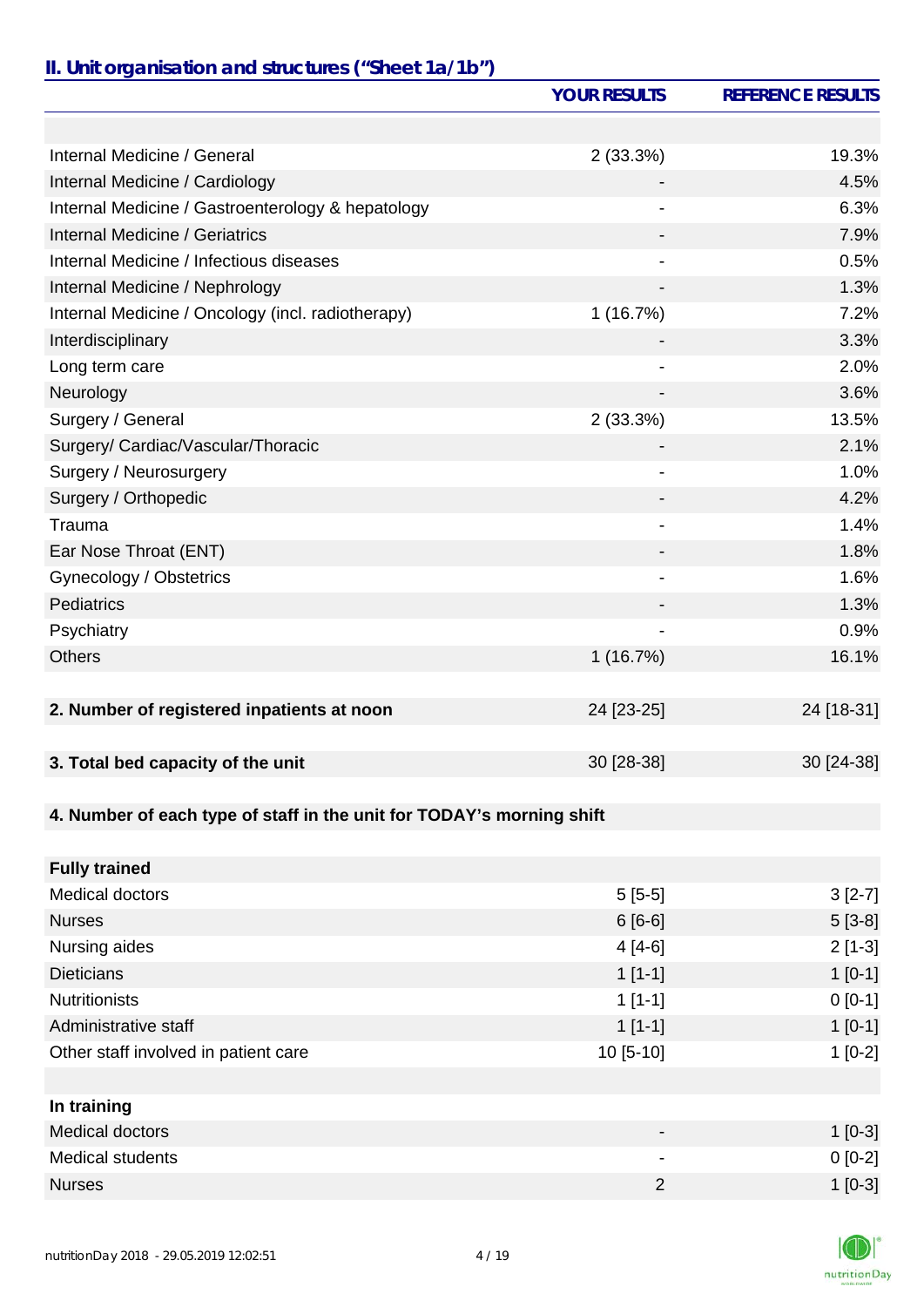| Nursing aides                                                                                       |               | $0[0-0]$        |
|-----------------------------------------------------------------------------------------------------|---------------|-----------------|
| <b>Dieticians</b>                                                                                   |               | $0 [0-0]$       |
| <b>Nutritionists</b>                                                                                |               | $0[0-0]$        |
| Other staff involved in patient care                                                                |               | $0[0-0]$        |
| 5. Is there a nutrition support team in your hospital<br>available?                                 | 5 (100%) Yes  | 705 (76.4%) Yes |
| 6. Does the unit have a nutrition care strategy?                                                    | 5 (100%) Yes  | 678 (73.5%) Yes |
| 7. Is there a person in your unit responsible for<br>nutrition care?                                | 2 (40.0%) Yes | 644 (69.8%) Yes |
| 8. Is there a dietician, nutritionist or dietetic assistant<br>available for your unit?             | 5 (100%) Yes  | 831 (90.0%) Yes |
| 9. Is specific staff responsible for providing feeding<br>assistance to patients during meal times? | 4 (80.0%) Yes | 575 (62.3%) Yes |
| 10. How do you MAINLY screen/monitor patients for<br>malnutrition?                                  |               |                 |
| At admission                                                                                        |               |                 |
| No routine screening                                                                                |               | 85 (8.8%) Yes   |
| No fixed criteria                                                                                   |               | 14 (1.4%) Yes   |
| Experience / visual assessment only                                                                 |               | 77 (7.9%) Yes   |
| Weighing / BMI only                                                                                 | 1 (16.7%) Yes | 141 (14.5%) Yes |
| <b>Nutritional Risk Screening (NRS) 2002</b>                                                        |               | 309 (31.9%) Yes |
| <b>Malnutrition Universal Screening Tool (MUST)</b>                                                 |               | 59 (6.1%) Yes   |
| Malnutrition Screening tool (MST)                                                                   |               | 70 (7.2%) Yes   |
| <b>SNAQ</b>                                                                                         |               | 11 (1.1%) Yes   |
| Other formal tool                                                                                   | 4 (66.7%) Yes | 148 (15.3%) Yes |
| I do not know                                                                                       |               | 9 (0.93%) Yes   |
| Missing                                                                                             | 1(16.7%)      | 47 (4.8%)       |
|                                                                                                     |               |                 |
| <b>During hospital stay</b>                                                                         |               |                 |
| No routine monitoring                                                                               |               | 88 (9.1%) Yes   |
| No fixed criteria                                                                                   |               | 77 (7.9%) Yes   |
| Experience / visual assessment only                                                                 |               | 174 (17.9%) Yes |
| Weighing / BMI only                                                                                 | 2 (33.3%) Yes | 313 (32.3%) Yes |
| Other formal tool                                                                                   | 3 (50.0%) Yes | 251 (25.9%) Yes |
| I do not know                                                                                       |               | 20 (2.1%) Yes   |
| Missing                                                                                             | 1(16.7%)      | 47 (4.8%)       |
| 11a. Do you routinely use guidelines or standards for<br>nutrition care?                            | 4 (80.0%) Yes | 724 (80.0%) Yes |

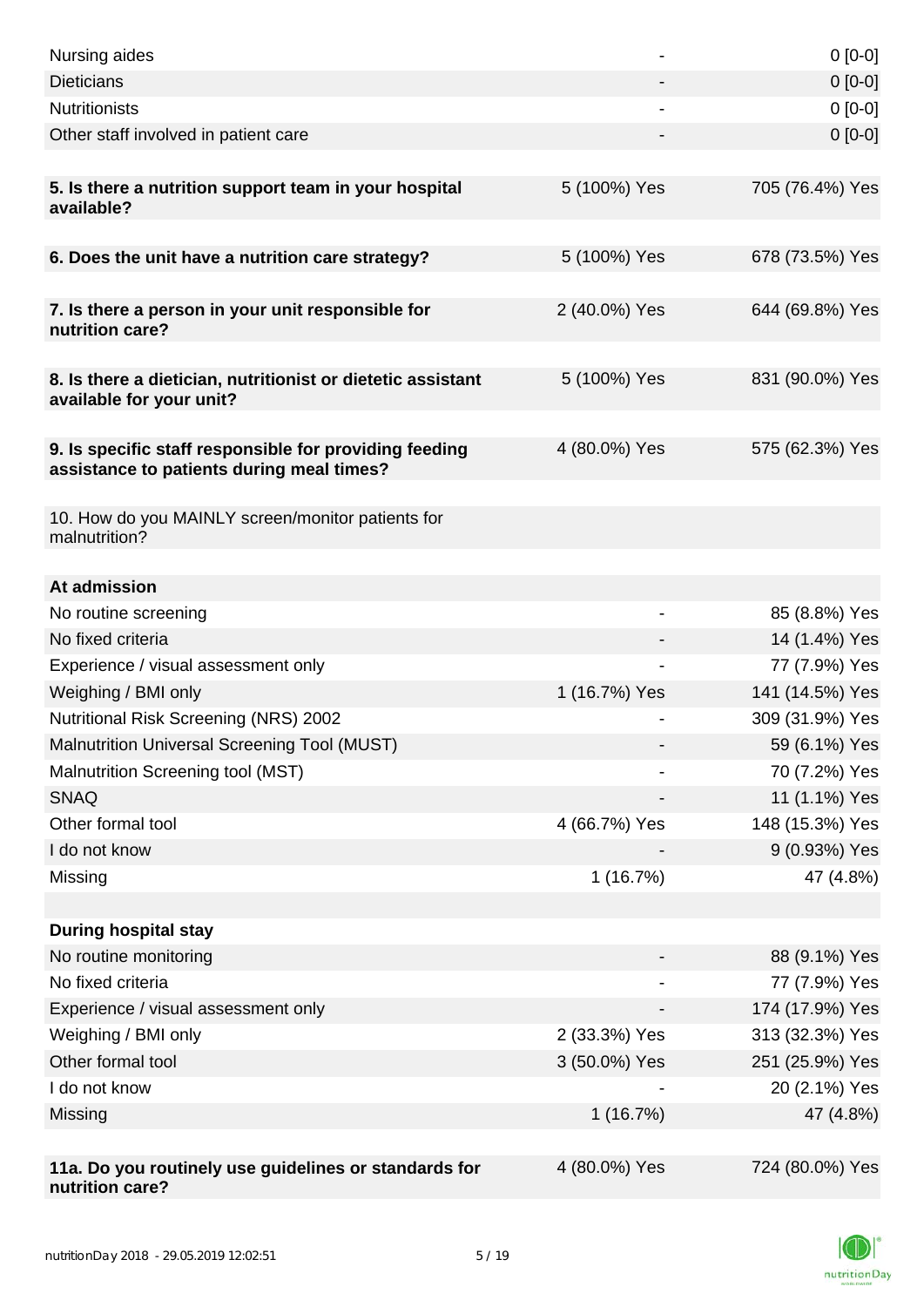| 11b. If yes, which one is mainly used?  |               |                 |
|-----------------------------------------|---------------|-----------------|
| International guidelines                |               | 186 (25.7%) Yes |
| National guidelines                     | 2 (50.0%) Yes | 105 (14.5%) Yes |
| Standards on hospital level             | 2 (50.0%) Yes | 249 (34.4%) Yes |
| Standards on unit level                 |               | 51 (7.0%) Yes   |
| Individual patient nutrition care plans |               | 116 (16.0%) Yes |
| Other                                   |               | 7 (0.97%) Yes   |
| Missing                                 |               | $10(1.4\%)$     |
|                                         |               |                 |

# **12. What is routinely done in your unit for given patient groups?**

| At risk                                                    |               |                 |
|------------------------------------------------------------|---------------|-----------------|
| Watchful waiting                                           | 4 (66.7%) Yes | 281 (29.0%) Yes |
| Discuss nutrition care activities during ward rounds       | 3 (50.0%) Yes | 430 (44.3%) Yes |
| Develop an individual nutrition care plan                  | 4 (66.7%) Yes | 509 (52.5%) Yes |
| Initiate treatment / nutrition intervention                | 4 (66.7%) Yes | 582 (60.0%) Yes |
| Consult a nutrition expert (dietician, nutritionist, etc.) | 5 (83.3%) Yes | 592 (61.0%) Yes |
| Consult a medical professional                             | 3 (50.0%) Yes | 383 (39.5%) Yes |
| Calculate energy requirements                              | 2 (33.3%) Yes | 479 (49.4%) Yes |
| Calculate protein requirements                             | 2 (33.3%) Yes | 466 (48.0%) Yes |
|                                                            |               |                 |
| <b>Malnourished</b>                                        |               |                 |
| Watchful waiting                                           | 1 (16.7%) Yes | 196 (20.2%) Yes |
| Discuss nutrition care activities during ward rounds       | 3 (50.0%) Yes | 462 (47.6%) Yes |
| Develop an individual nutrition care plan                  | 2 (33.3%) Yes | 541 (55.8%) Yes |
| Initiate treatment / nutrition intervention                | 2 (33.3%) Yes | 624 (64.3%) Yes |
| Consult a nutrition expert (dietician, nutritionist, etc.) | 2 (33.3%) Yes | 581 (59.9%) Yes |
| Consult a medical professional                             | 4 (66.7%) Yes | 411 (42.4%) Yes |
| Calculate energy requirements                              | 2 (33.3%) Yes | 537 (55.4%) Yes |
| Calculate protein requirements                             | 1 (16.7%) Yes | 522 (53.8%) Yes |
|                                                            |               |                 |
| <b>Every patient</b>                                       |               |                 |
| Watchful waiting                                           | 2 (33.3%) Yes | 483 (49.8%) Yes |
| Discuss nutrition care activities during ward rounds       |               | 258 (26.6%) Yes |
| Develop an individual nutrition care plan                  |               | 184 (19.0%) Yes |
| Initiate treatment / nutrition intervention                |               | 135 (13.9%) Yes |
| Consult a nutrition expert (dietician, nutritionist, etc.) |               | 185 (19.1%) Yes |
| Consult a medical professional                             |               | 209 (21.5%) Yes |
| Calculate energy requirements                              | 1 (16.7%) Yes | 123 (12.7%) Yes |
| Calculate protein requirements                             | 1 (16.7%) Yes | 113 (11.6%) Yes |
|                                                            |               |                 |
| <b>Never</b>                                               |               |                 |
| Watchful waiting                                           |               | 76 (7.8%) Yes   |
| Discuss nutrition care activities during ward rounds       | 1 (16.7%) Yes | 62 (6.4%) Yes   |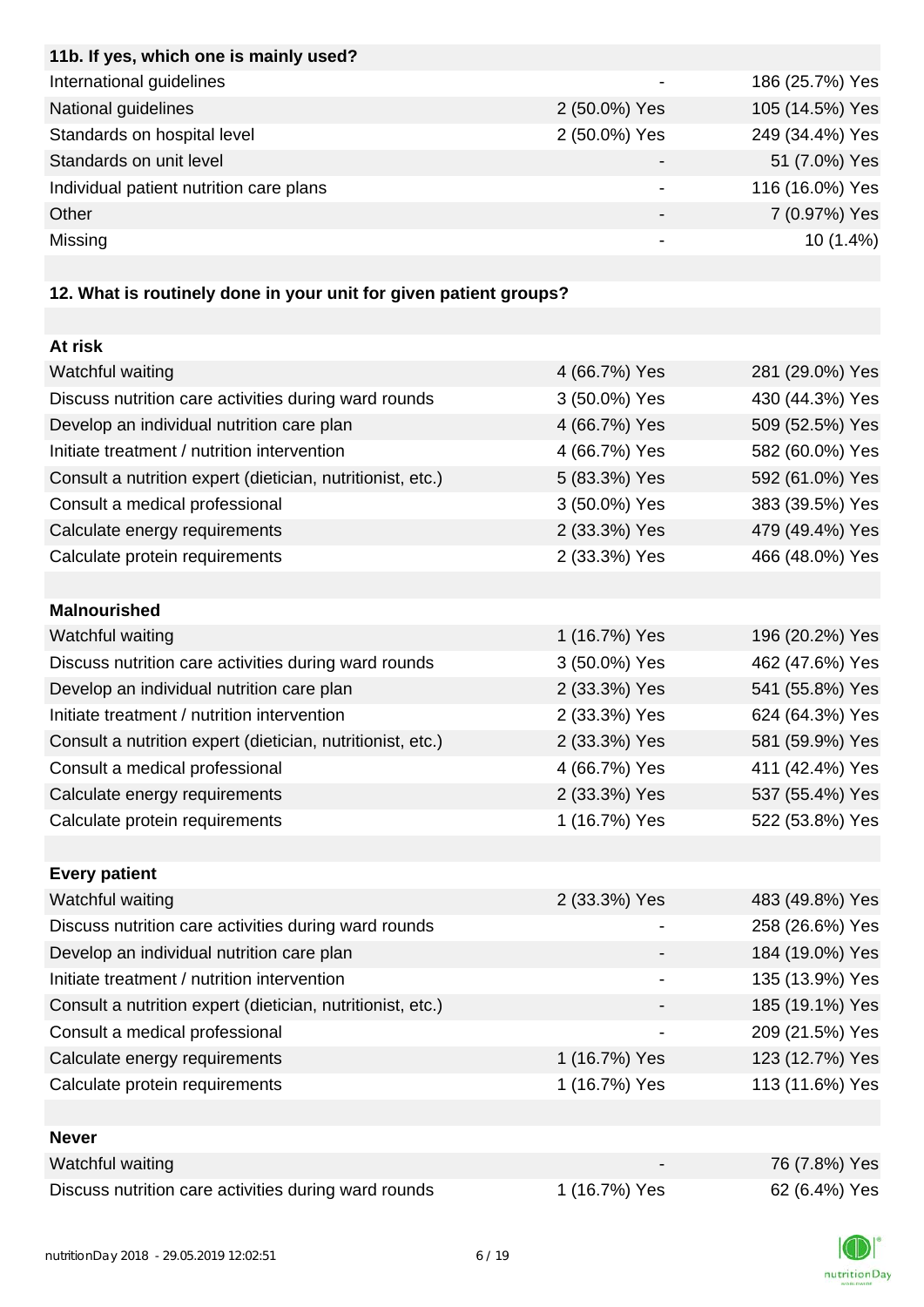| Develop an individual nutrition care plan                          | 1 (16.7%) Yes            | 50 (5.2%) Yes   |
|--------------------------------------------------------------------|--------------------------|-----------------|
| Initiate treatment / nutrition intervention                        | 1 (16.7%) Yes            | 13 (1.3%) Yes   |
| Consult a nutrition expert (dietician, nutritionist, etc.)         |                          | 16 (1.6%) Yes   |
| Consult a medical professional                                     |                          | 106 (10.9%) Yes |
| Calculate energy requirements                                      | 2 (33.3%) Yes            | 103 (10.6%) Yes |
| Calculate protein requirements                                     | 2 (33.3%) Yes            | 124 (12.8%) Yes |
|                                                                    |                          |                 |
| I do not know                                                      |                          |                 |
| Watchful waiting                                                   |                          | 51 (5.3%) Yes   |
| Discuss nutrition care activities during ward rounds               | $\overline{\phantom{a}}$ | 40 (4.1%) Yes   |
| Develop an individual nutrition care plan                          |                          | 22 (2.3%) Yes   |
| Initiate treatment / nutrition intervention                        | $\overline{\phantom{a}}$ | 22 (2.3%) Yes   |
| Consult a nutrition expert (dietician, nutritionist, etc.)         |                          | 18 (1.9%) Yes   |
| Consult a medical professional                                     |                          | 51 (5.3%) Yes   |
| Calculate energy requirements                                      |                          | 40 (4.1%) Yes   |
| Calculate protein requirements                                     | -                        | 42 (4.3%) Yes   |
|                                                                    |                          |                 |
| 13. When do you routinely weigh your patients?                     |                          |                 |
| at admission                                                       | 5 (83.3%) Yes            | 625 (64.4%) Yes |
| Within 24 hours                                                    |                          | 142 (14.6%) Yes |
| Within 48 hours                                                    |                          | 54 (5.6%) Yes   |
| Within 72 hours                                                    | $\overline{\phantom{a}}$ | 27 (2.8%) Yes   |
| Every week                                                         | 4 (66.7%) Yes            | 393 (40.5%) Yes |
| Occasionally                                                       | 2 (33.3%) Yes            | 109 (11.2%) Yes |
| When requested                                                     | 3 (50.0%) Yes            | 483 (49.8%) Yes |
| At discharge                                                       |                          | 52 (5.4%) Yes   |
| Never                                                              |                          | 13 (1.3%) Yes   |
| I do not know                                                      |                          | 4 (0.41%) Yes   |
| No answer given                                                    | 10 (41.7%)               | 50 (5.2%)       |
|                                                                    |                          |                 |
| 14. What do you do to support adequate food intake of patients?    |                          |                 |
| Offer additional meals or in between snacks                        | 3 (50.0%) Yes            | 730 (75.3%) Yes |
| Offer meal choices                                                 | 2 (33.3%) Yes            | 711 (73.3%) Yes |
| Offer different portion sizes                                      | 2 (33.3%) Yes            | 635 (65.5%) Yes |
| Consider food presentation                                         |                          | 356 (36.7%) Yes |
| Change food texture/consistency as needed                          |                          | 797 (82.2%) Yes |
| Consider patient problems with eating and drinking                 | 4 (66.7%) Yes            | 793 (81.8%) Yes |
| Ensure that mealtimes are undisturbed/protected<br>mealtime policy | 4 (66.7%) Yes            | 218 (22.5%) Yes |
| Promote positive eating environment                                | 2 (33.3%) Yes            | 281 (29.0%) Yes |
| Consider cultural/religious preferences                            | 3 (50.0%) Yes            | 559 (57.6%) Yes |
| Consider patient allergies / intolerances                          | 3 (50.0%) Yes            | 650 (67.0%) Yes |
| Other                                                              |                          | 74 (7.6%) Yes   |
| I do not know                                                      |                          | 19 (2.0%) Yes   |
| No answer given                                                    | 1(16.7%)                 | 48 (4.9%)       |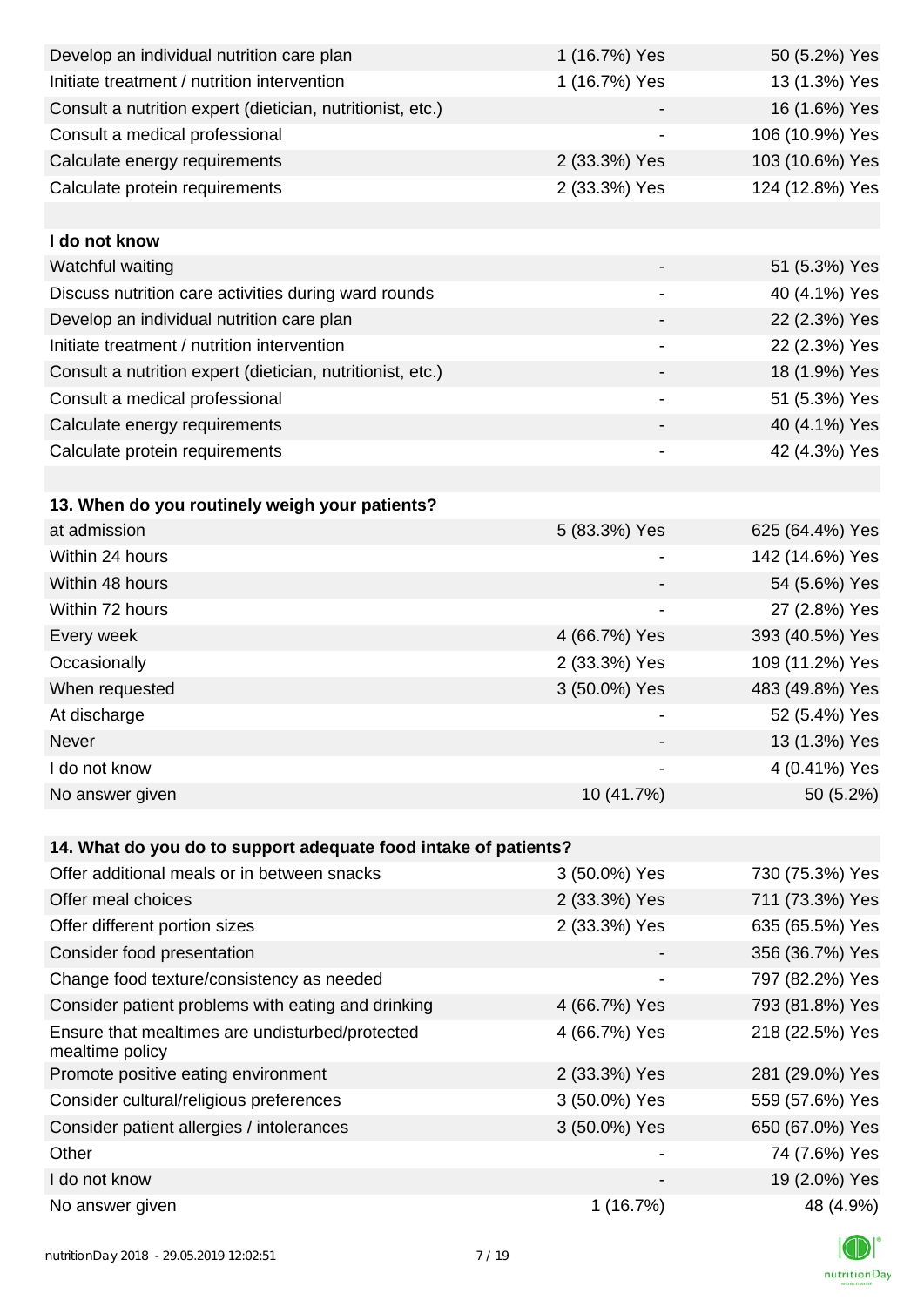| 15. Which nutrition-related standards or routine activities exist in your unit?     |               |                 |
|-------------------------------------------------------------------------------------|---------------|-----------------|
| Nutrition training is available                                                     | 1 (16.7%) Yes | 558 (57.5%) Yes |
| Reporting of nutrition related information to hospital<br>managers                  | 3 (50.0%) Yes | 408 (42.1%) Yes |
| Quality indicators are recorded and reported to national<br>or regional level       |               | 302 (31.1%) Yes |
| Quality indicators are used for internal benchmarking                               | 2 (33.3%) Yes | 358 (36.9%) Yes |
| Patient feedback about food and food service is collected<br>using a questionnaire  | 1 (16.7%) Yes | 625 (64.4%) Yes |
| None                                                                                |               | 32 (3.3%) Yes   |
| I do not know                                                                       | 1 (16.7%) Yes | 38 (3.9%) Yes   |
| No answer given                                                                     | 1(16.7%)      | 68 (7.0%)       |
|                                                                                     |               |                 |
| 16. At admission what is asked and documented?                                      |               |                 |
| Change in weight                                                                    | 4 (66.7%) Yes | 775 (79.9%) Yes |
| Eating habits/difficulties                                                          | 4 (66.7%) Yes | 746 (76.9%) Yes |
| Nutrition before admission                                                          | 2 (33.3%) Yes | 592 (61.0%) Yes |
| None                                                                                |               | 15 (1.5%) Yes   |
| I do not know                                                                       |               | 20 (2.1%) Yes   |
| No answer given                                                                     | 1(16.7%)      | 70 (7.2%)       |
|                                                                                     |               |                 |
| 17. On what forms is there a specific part about eating, nutrition or malnutrition? |               |                 |
|                                                                                     |               |                 |
| a. Patient Record has a section for                                                 |               |                 |

| indicating if the patient is malnourished or at risk of<br>malnutrition              | 5 (83.3%) Yes | 708 (73.0%) Yes |
|--------------------------------------------------------------------------------------|---------------|-----------------|
| nutrition treatment                                                                  | 3 (50.0%) Yes | 582 (60.0%) Yes |
| None                                                                                 |               | 54 (5.6%) Yes   |
| I do not know                                                                        |               | 26 (2.7%) Yes   |
|                                                                                      |               |                 |
| b. Discharge Letter                                                                  |               |                 |
| summarizes nutrition treatment received during stay                                  | 2 (33.3%) Yes | 407 (42.0%) Yes |
| makes future nutrition-related recommendations                                       | 4 (66.7%) Yes | 572 (59.0%) Yes |
| None                                                                                 |               | 110 (11.3%) Yes |
| I do not know                                                                        | 1 (16.7%) Yes | 69 (7.1%) Yes   |
|                                                                                      |               |                 |
| 18. Do you provide brochures about malnutrition to at<br>risk/malnourished patients? | -             | 356 (44.8%) Yes |
|                                                                                      |               |                 |
| 19. Who filled in this sheet?                                                        |               |                 |
| <b>Head staff</b>                                                                    | 2 (33.3%) Yes | 281 (29.0%) Yes |
| Dietician                                                                            | 2 (33.3%) Yes | 517 (53.3%) Yes |
| <b>Nurse</b>                                                                         | 3 (50.0%) Yes | 279 (28.8%) Yes |
| Physician                                                                            | 1 (16.7%) Yes | 128 (13.2%) Yes |
| Administrative staff                                                                 |               | 8 (0.82%) Yes   |

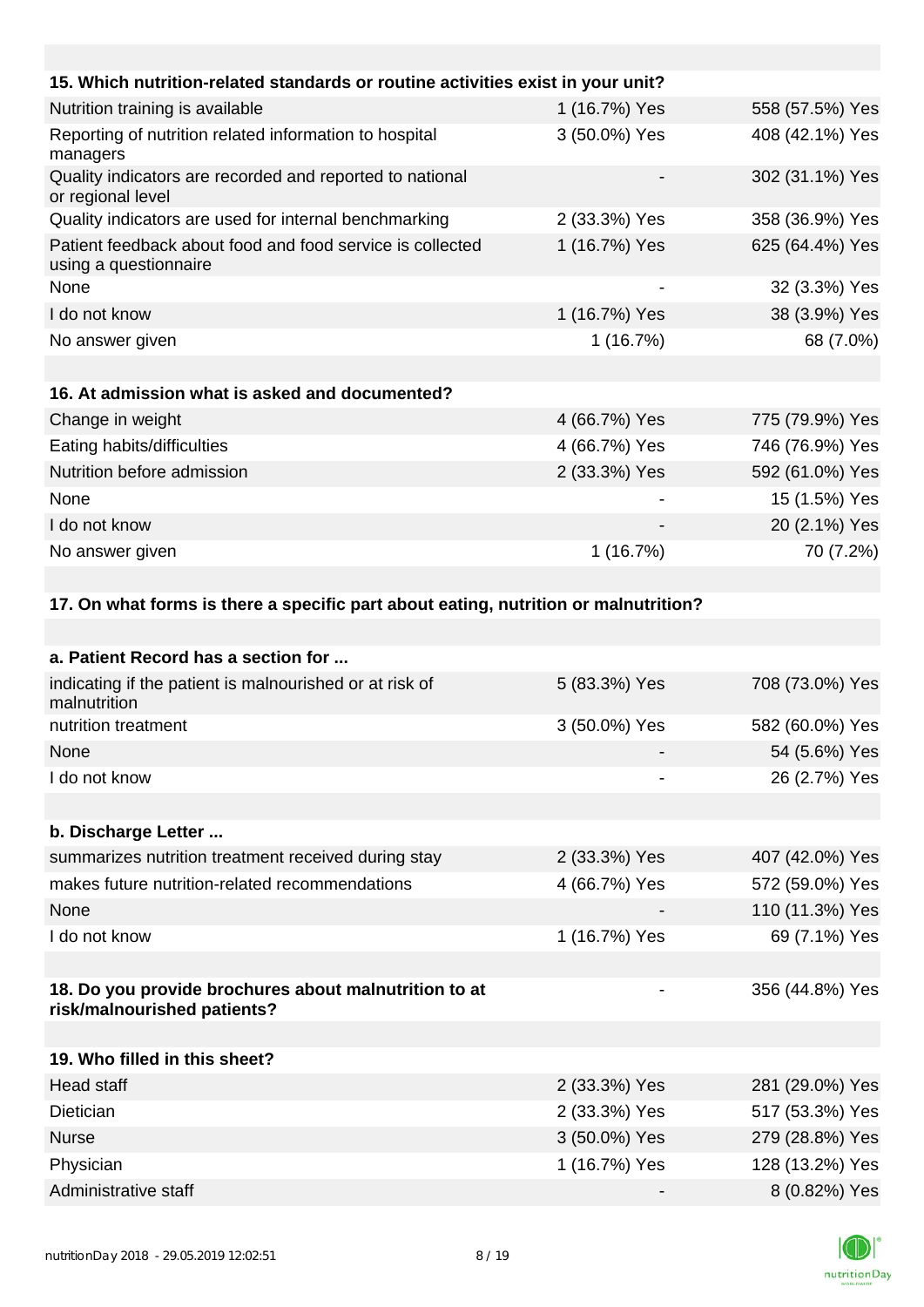| Other         | $\overline{\phantom{0}}$ | 39 (4.0%) Yes |
|---------------|--------------------------|---------------|
| None          |                          |               |
| I do not know | $\,$                     | 7 (0.72%) Yes |

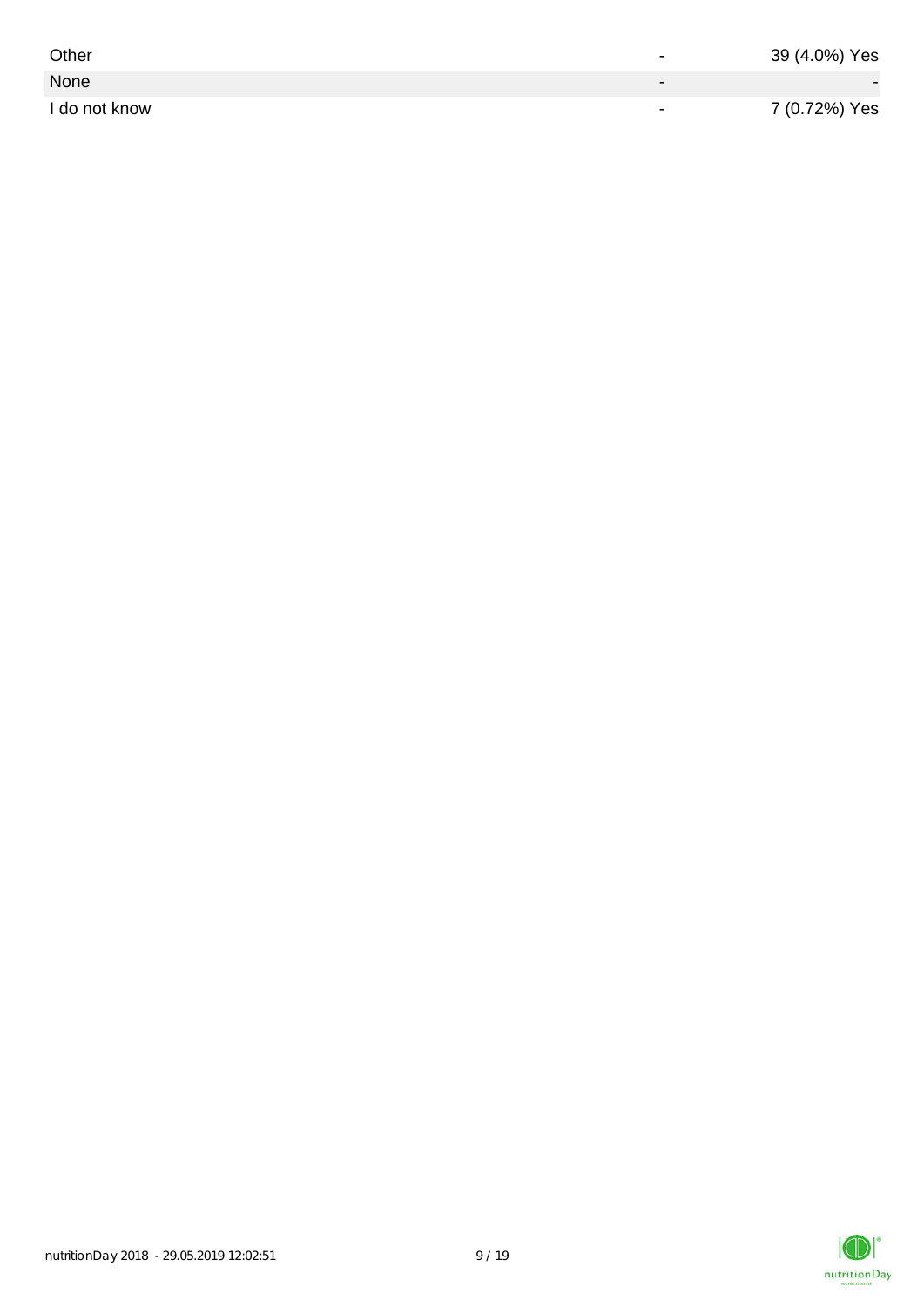|                                                                                         | <b>YOUR RESULTS</b> | <b>REFERENCE RESULTS</b> |
|-----------------------------------------------------------------------------------------|---------------------|--------------------------|
|                                                                                         |                     |                          |
| Total                                                                                   | 112                 | 17827                    |
| Age                                                                                     | 62 [50-73]          | 67 [53-78]               |
| Female                                                                                  | 53 (47.3%)          | 8951 (50.2%)             |
| Weight                                                                                  | $56.7 \pm 12.0$     | $70.1 \pm 19.2$          |
| Height                                                                                  | $161 + 9$           | $165 + 10$               |
| <b>BMI</b>                                                                              | $21.8 + 4.1$        | $25.5 \pm 6.0$           |
|                                                                                         |                     |                          |
| 1. This hospital admission was                                                          |                     |                          |
| planned                                                                                 | 55 (49.1%)          | 6798 (38.1%)             |
| an emergency                                                                            | 57 (50.9%)          | 9562 (53.6%)             |
| I do not know                                                                           |                     | 1467 (8.2%)              |
| No answer given                                                                         |                     |                          |
|                                                                                         |                     |                          |
| 2a. Diagnosis at admission                                                              |                     |                          |
| 0100 Infectious and parasitic diseases                                                  | 17 (15.2%)          | 1555 (8.7%)              |
| 0200 Neoplasms                                                                          | 37 (33.0%)          | 3133 (17.6%)             |
| 0300 Blood and bloodforming organs and the immune<br>mechanism                          | 23 (20.5%)          | 1159 (6.5%)              |
| 0400 Endocrine, nutritional and metabolic diseases                                      | 21 (18.8%)          | 2190 (12.3%)             |
| 0500 Mental health                                                                      |                     | 851 (4.8%)               |
| 0600 Nervous system                                                                     | 7(6.3%)             | 1636 (9.2%)              |
| 0700 Eye and adnexa                                                                     |                     | 236 (1.3%)               |
| 0800 Ear and mastoid process                                                            |                     | 127 (0.71%)              |
| 0900 Circulatory system                                                                 | 12 (10.7%)          | 3801 (21.3%)             |
| 1000 Respiratory system                                                                 | 23 (20.5%)          | 2810 (15.8%)             |
| 1100 Digestive system                                                                   | 12 (10.7%)          | 4343 (24.4%)             |
| 1200 Skin and subcutaneous tissue                                                       |                     | 786 (4.4%)               |
| 1300 Musculoskeletal system and connective tissue                                       | 4(3.6%)             | 2703 (15.2%)             |
| 1400 Genitourinary system                                                               | 2(1.8%)             | 1776 (10.0%)             |
| 1500 Pregnancy, childbirth and the puerperium                                           |                     | 198 (1.1%)               |
| 1600 Conditions originating in the perinatal period                                     | 1(0.89%)            | 25 (0.14%)               |
| 1700 Congenital/chromosomal abnormalities                                               |                     | 31 (0.17%)               |
| 1800 Symptoms, signs, abnormal clinical/lab findings                                    | 17 (15.2%)          | 816 (4.6%)               |
| 1900 Injury, poisoning                                                                  | 7(6.3%)             | 512 (2.9%)               |
| 2000 External causes of morbidity and mortality (e.g.<br>transport accidents, assaults) | 1(0.89%)            | 379 (2.1%)               |
| 2100 Factors influencing health status and contact with<br>health services              | 7(6.3%)             | 619 (3.5%)               |
| No answer given                                                                         |                     |                          |
|                                                                                         |                     |                          |
| 3. Which conditions/comorbidities does this patient have?                               |                     |                          |
| Cardiac insufficiency                                                                   | 15 (13.5%)          | 3518 (22.5%)             |

nutritionDay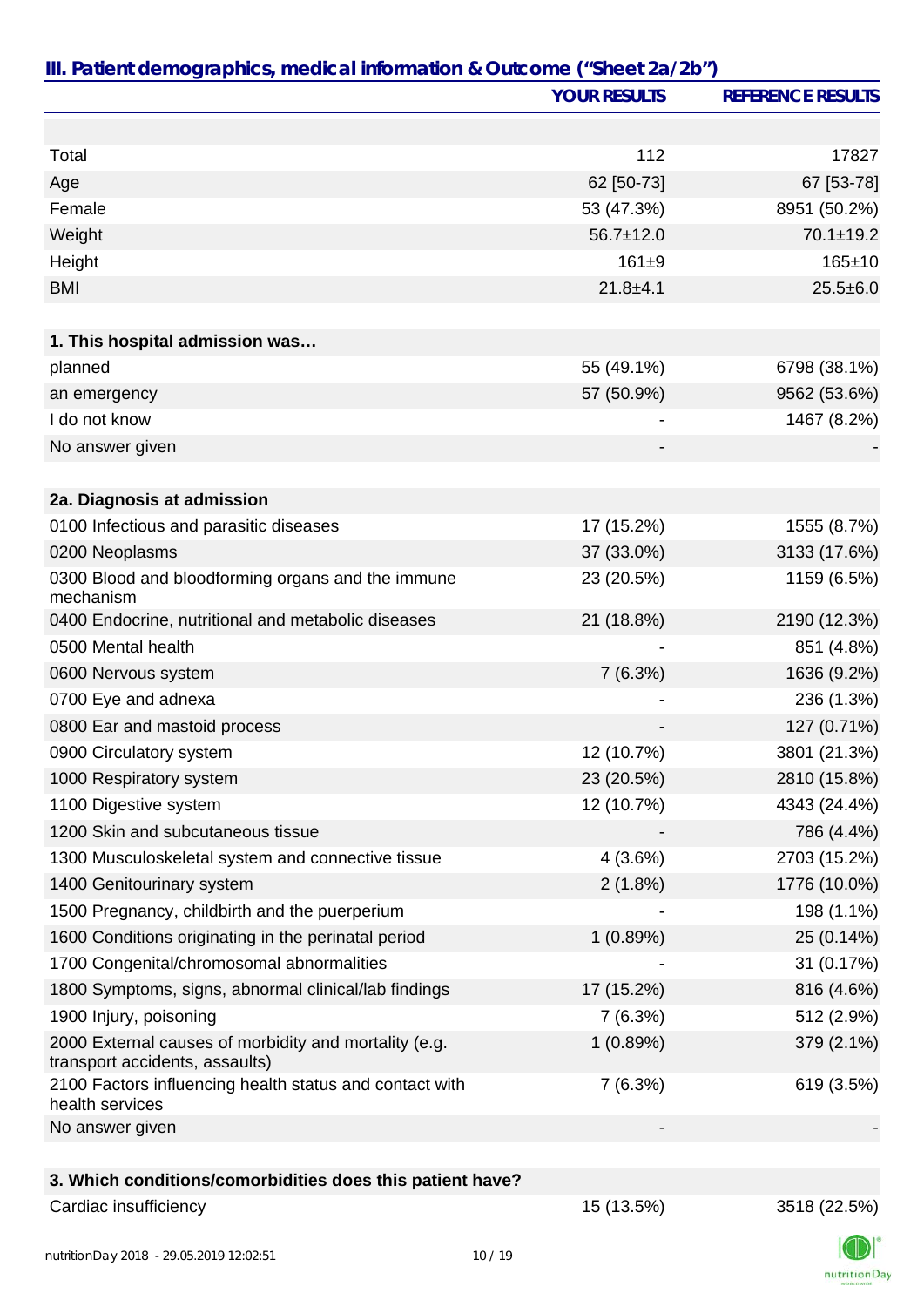| Myocardial infarction                                | 4(3.6%)     | 823 (5.4%)    |
|------------------------------------------------------|-------------|---------------|
| Chronic lung disease                                 | 15 (13.5%)  | 2299 (14.8%)  |
| Cerebral vascular disease                            | 12 (10.9%)  | 1523 (9.9%)   |
| Peripheral vascular disease                          | $2(1.8\%)$  | 1931 (12.6%)  |
| Chronic liver disease                                | 10 (9.1%)   | 992 (6.5%)    |
| Chronic kidney disease                               | 22 (19.8%)  | 1734 (11.3%)  |
| <b>Diabetes</b>                                      | 26 (23.4%)  | 3888 (24.9%)  |
| Cancer                                               | 57 (51.4%)  | 3763 (24.2%)  |
| Infection                                            | 33 (30.0%)  | 2245 (14.5%)  |
| Dementia                                             | 3(2.8%)     | 798 (5.2%)    |
| Major depressive disorder                            | $2(1.8\%)$  | 853 (5.6%)    |
| Other chronic mental disorder                        | $1(0.90\%)$ | 815 (5.4%)    |
| Other chronic disease                                | 41 (37.3%)  | 4031 (25.9%)  |
| None                                                 | 10 (8.9%)   | 3008 (16.9%)  |
|                                                      |             |               |
| 4a. Previous operation during this hospital stay     |             |               |
| Yes, planned                                         | 31 (27.7%)  | 3584 (20.1%)  |
| Yes, acute                                           | $8(7.1\%)$  | 1077 (6.0%)   |
| <b>No</b>                                            | 73 (65.2%)  | 12545 (70.4%) |
| I do not know                                        |             | 230 (1.3%)    |
| Missing                                              |             | 391 (2.2%)    |
|                                                      |             |               |
| Days since operation                                 | $3[1-8]$    | $3[1-11]$     |
|                                                      |             |               |
| 4b. Planned operation during this hospital stay      |             |               |
| Yes, today or tomorrow                               | $2(1.8\%)$  | 1266 (7.1%)   |
| Yes, later                                           | 6(5.4%)     | 953 (5.3%)    |
| No                                                   | 94 (83.9%)  | 13798 (77.4%) |
| I do not know                                        | 3(2.7%)     | 833 (4.7%)    |
| Missing                                              | 7(6.3%)     | 977 (5.5%)    |
|                                                      |             |               |
| 5. Previous ICU admission during this hospital stay? | 14 (12.5%)  | 1781 (10.0%)  |
| (Yes)                                                |             |               |
|                                                      |             |               |
| 6. Is this patient terminally ill?                   | 4(3.6%)     | 1122 (6.3%)   |
|                                                      |             |               |
| 7. Fluid status                                      |             |               |
| Normal                                               | 79 (70.5%)  | 13668 (76.7%) |
| Overloaded                                           | 15 (13.4%)  | 1008 (5.7%)   |
| Dehydrated                                           | 6(5.4%)     | 878 (4.9%)    |
| I do not know                                        | 12 (10.7%)  | 2273 (12.8%)  |
| Missing                                              |             |               |
|                                                      |             |               |
| 8. Number of different medications planned           |             |               |
| Oral                                                 | $6[3-9]$    | $5[2-8]$      |
|                                                      |             |               |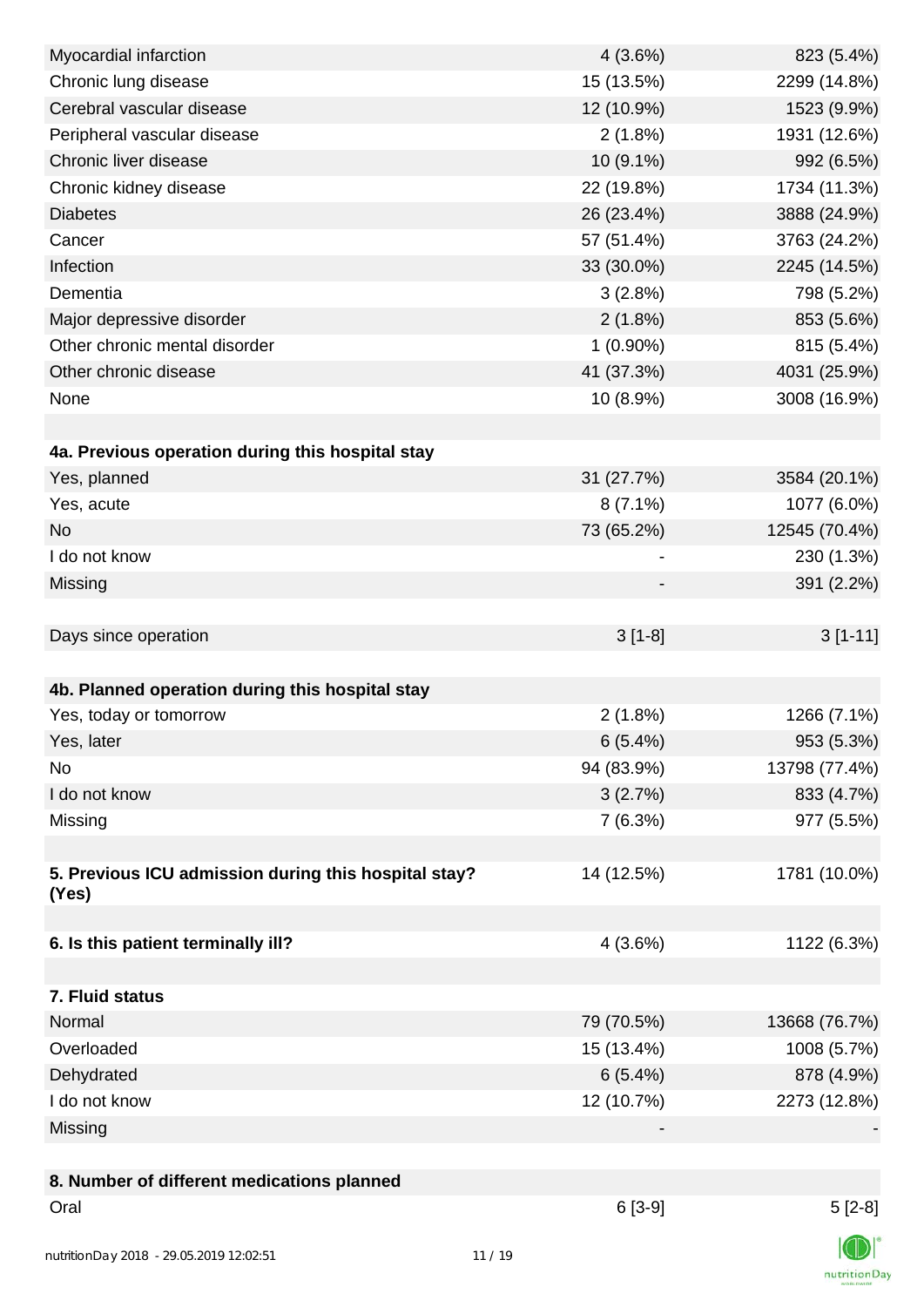| Other                                                                                    | $2[1-4]$    | $2[1-4]$      |
|------------------------------------------------------------------------------------------|-------------|---------------|
|                                                                                          |             |               |
| 9. Was this patient identified as malnourished or at risk of malnutrition?               |             |               |
| Malnourished                                                                             | 26 (23.2%)  | 2050 (11.5%)  |
| At risk                                                                                  | 44 (39.3%)  | 3162 (17.7%)  |
| <b>No</b>                                                                                | 38 (33.9%)  | 11117 (62.4%) |
| I do not know                                                                            | 4(3.6%)     | 1498 (8.4%)   |
| Missing                                                                                  |             |               |
|                                                                                          |             |               |
| 10. IV Fluids                                                                            |             |               |
| Electrolyte solution (NaCl, Ringers lactate, etc)                                        | 27 (24.1%)  | 6470 (36.3%)  |
| 5% Glucose solution                                                                      | $9(8.0\%)$  | 1853 (10.4%)  |
|                                                                                          |             |               |
| 11. Number of ONS drinks planned                                                         | $0[0-3]$    | $0[0-0]$      |
|                                                                                          |             |               |
| 12. Nutrition intake                                                                     |             |               |
| Regular hospital food                                                                    | 90 (80.4%)  | 10454 (58.6%) |
| Fortified/enriched hospital food                                                         | 22 (19.6%)  | 1962 (11.0%)  |
| Protein/energy supplement (e.g. ONS drinks)                                              | 31 (27.7%)  | 2469 (13.8%)  |
| <b>Enteral nutrition</b>                                                                 | 22 (19.6%)  | 882 (4.9%)    |
| Parenteral nutrition                                                                     | $9(8.0\%)$  | 929 (5.2%)    |
| Special diet                                                                             | 12 (10.7%)  | 5732 (32.2%)  |
| None                                                                                     | 3(2.7%)     | 895 (5.0%)    |
|                                                                                          |             |               |
| 13a. All lines and Tubes                                                                 |             |               |
| <b>Central Venous</b>                                                                    | 5(4.5%)     | 1535 (8.6%)   |
| Peripheral venous access                                                                 | 41 (36.6%)  | 8238 (46.2%)  |
| Nasogastric                                                                              | 19 (17.0%)  | 462 (2.6%)    |
| Nasojejunal                                                                              |             | 79 (0.44%)    |
| Nasoduadenal                                                                             |             | 67 (0.38%)    |
| Enterostoma                                                                              | 1(0.89%)    | 82 (0.46%)    |
| Percutaneous endoscopy/surgical gastrostomy                                              | 1(0.89%)    | 137 (0.77%)   |
| Percutaneous endoscopy/surgical jejunostomy                                              |             | 63 (0.35%)    |
| None                                                                                     | 55 (49.1%)  | 8032 (45.1%)  |
|                                                                                          |             |               |
| 13b. Were there complications with nutrition related lines<br>and tubes since admission? |             |               |
| Yes, previously                                                                          | 2(1.8%)     | 247 (1.4%)    |
| Yes, ongoing                                                                             | 3(2.7%)     | 173 (0.97%)   |
| <b>No</b>                                                                                | 100 (89.3%) | 14548 (81.6%) |
| I do not know                                                                            | 1(0.89%)    | 1646 (9.2%)   |
| Missing                                                                                  | 6(5.4%)     | 1213 (6.8%)   |
|                                                                                          |             |               |

#### **14. Please indicate if any of the following was done for this patient since admission**

Energy requirements were determined 40 (35.7%) 6273 (35.2%)

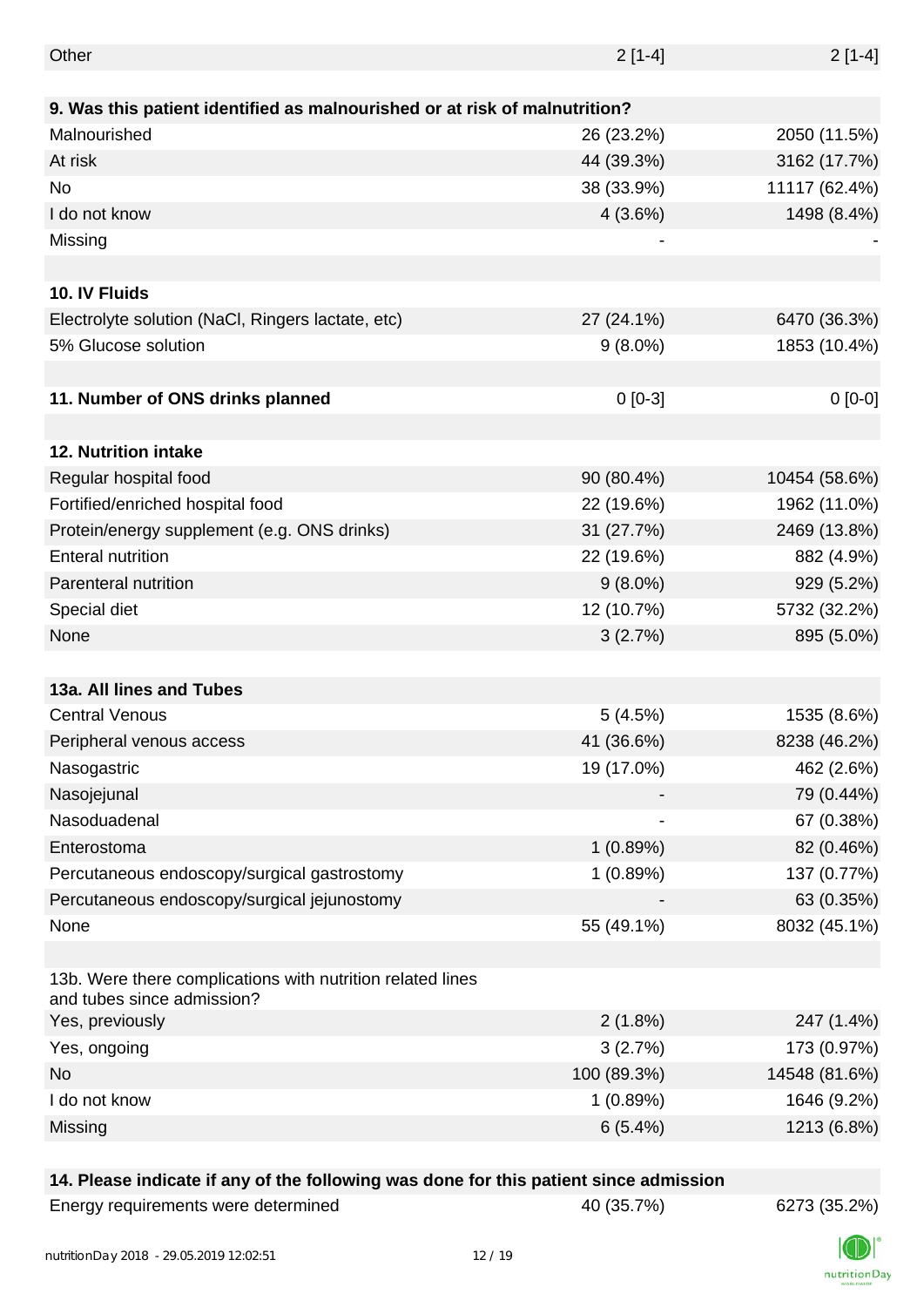| Protein requirements were determined                     | 38 (33.9%)                   | 5516 (30.9%)  |
|----------------------------------------------------------|------------------------------|---------------|
| Food/Nutrition intake was recorded in the patient record | 92 (82.1%)                   | 7653 (42.9%)  |
| Nutrition treatment plan was developed                   | 36 (32.1%)                   | 6036 (33.9%)  |
| Nutrition expert was consulted                           | 25 (22.3%)                   | 6237 (35.0%)  |
| Malnutrition status is recorded in the patient record    | 78 (69.6%)                   | 5297 (29.7%)  |
| None                                                     |                              |               |
|                                                          |                              |               |
| 15a. Energy goal                                         |                              |               |
| $< 500$ kcal                                             | 1(0.89%)                     | 749 (4.2%)    |
| 500-999 kcal                                             | 1(0.89%)                     | 194 (1.1%)    |
| 1000-1499 kcal                                           | 5(4.5%)                      | 1695 (9.5%)   |
| 1500-1999 kcal                                           | 40 (35.7%)                   | 5578 (31.3%)  |
| >=2000 kcal                                              | $8(7.1\%)$                   | 1992 (11.2%)  |
| Not determined                                           | 53 (47.3%)                   | 6066 (34.0%)  |
| I do not know                                            | 4(3.6%)                      | 1515 (8.5%)   |
| Missing                                                  |                              | 38 (0.21%)    |
|                                                          |                              |               |
| 15b. Energy intake                                       |                              |               |
| $< 500$ kcal                                             | $10(8.9\%)$                  | 1264 (7.1%)   |
| 500-999 kcal                                             | 22 (19.6%)                   | 900 (5.0%)    |
| 1000-1499 kcal                                           | 20 (17.9%)                   | 2387 (13.4%)  |
| 1500-1999 kcal                                           | 30(26.8%)                    | 3954 (22.2%)  |
| >=2000 kcal                                              | 6(5.4%)                      | 1047 (5.9%)   |
| Not determined                                           | 22 (19.6%)                   | 6021 (33.8%)  |
| I do not know                                            | 2(1.8%)                      | 2199 (12.3%)  |
| Missing                                                  |                              | 55 (0.31%)    |
|                                                          |                              |               |
| 16. Since admission, this patient's health status has    |                              |               |
| Improved                                                 | 56 (50.0%)                   | 8831 (49.5%)  |
| Deteriorated                                             | 4(3.6%)                      | 1039 (5.8%)   |
| Remained the same                                        | 43 (38.4%)                   | 4935 (27.7%)  |
| This patient has just been admitted                      | 6(5.4%)                      | 1248 (7.0%)   |
| I do not know                                            | 3(2.7%)                      | 1774 (10.0%)  |
| Missing                                                  |                              |               |
|                                                          |                              |               |
| Length of hospital stay (days)                           | 12 [7-31]                    | 12 [6-24]     |
|                                                          |                              |               |
| <b>Outcome Code</b>                                      |                              |               |
| 1= Still in the hospital                                 | 13 (11.6%)                   | 1702 (9.5%)   |
| 2= Transferred to another hospital                       | 2(1.8%)                      | 419 (2.4%)    |
| 3= Transferred to long term care                         |                              | 780 (4.4%)    |
| 4= Rehabilitation                                        | $\qquad \qquad \blacksquare$ | 785 (4.4%)    |
| 5= Discharged home                                       | 95 (84.8%)                   | 13163 (73.8%) |
| 6= Death                                                 | 2(1.8%)                      | 535 (3.0%)    |

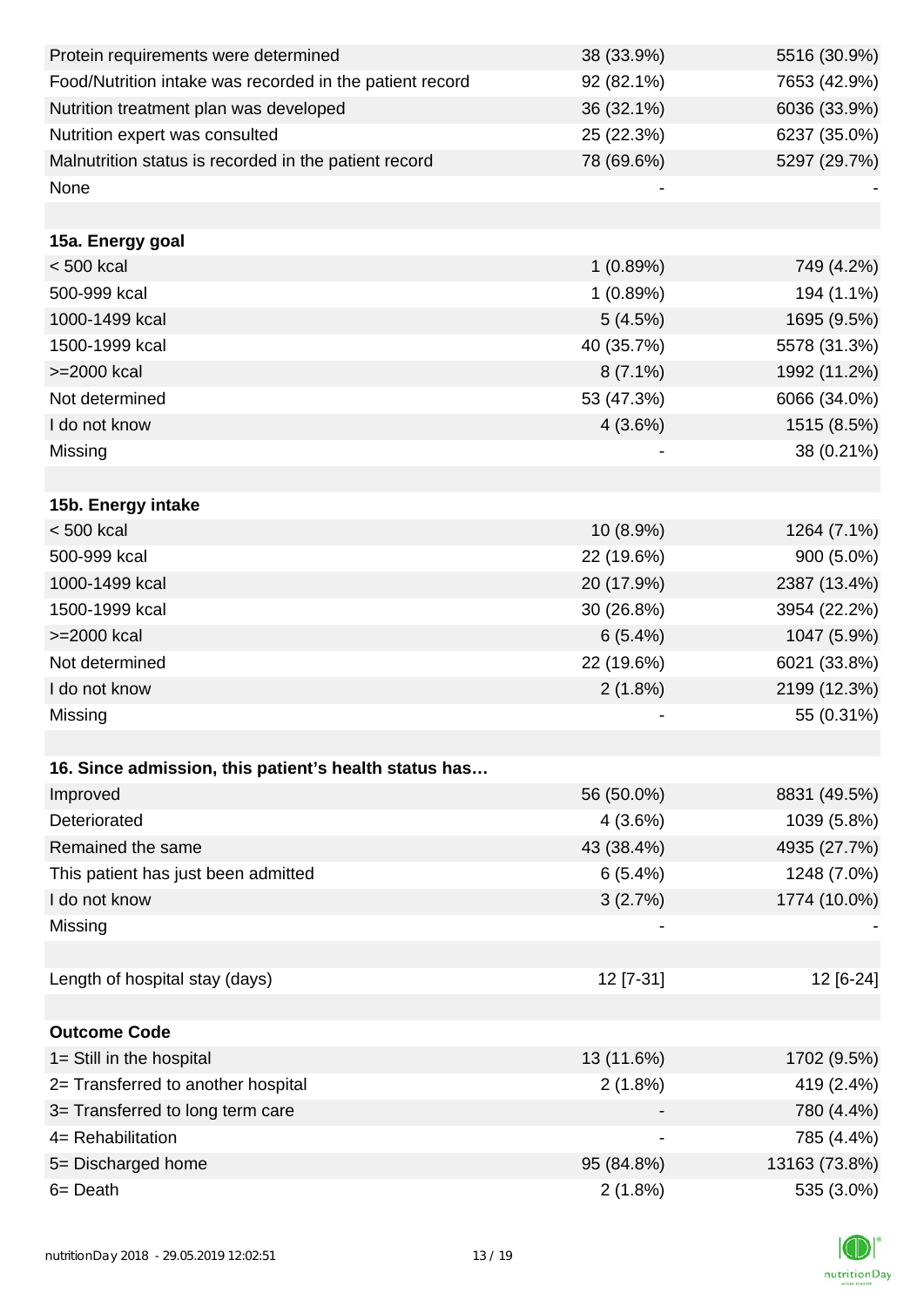| $7 =$ Others                         |              | 310 (1.7%)    |
|--------------------------------------|--------------|---------------|
| Missing                              |              | 133 (0.75%)   |
|                                      |              |               |
| Readmitted since ND                  |              |               |
| $1 = No$                             | 81 (81.8%)   | 11846 (75.5%) |
| 2= Yes, same hospital planned        | $11(11.1\%)$ | 1043 (6.7%)   |
| 3= Yes, same hospital unplanned      | $3(3.0\%)$   | 889 (5.7%)    |
| 4= Yes, different hospital planned   | $1(1.0\%)$   | 68 (0.43%)    |
| 5= Yes, different hospital unplanned | $1(1.0\%)$   | 68 (0.43%)    |
| 6= Unknown                           | $2(2.0\%)$   | 646 (4.1%)    |
| <b>Missing</b>                       | $1(1.0\%)$   | 1059 (6.8%)   |

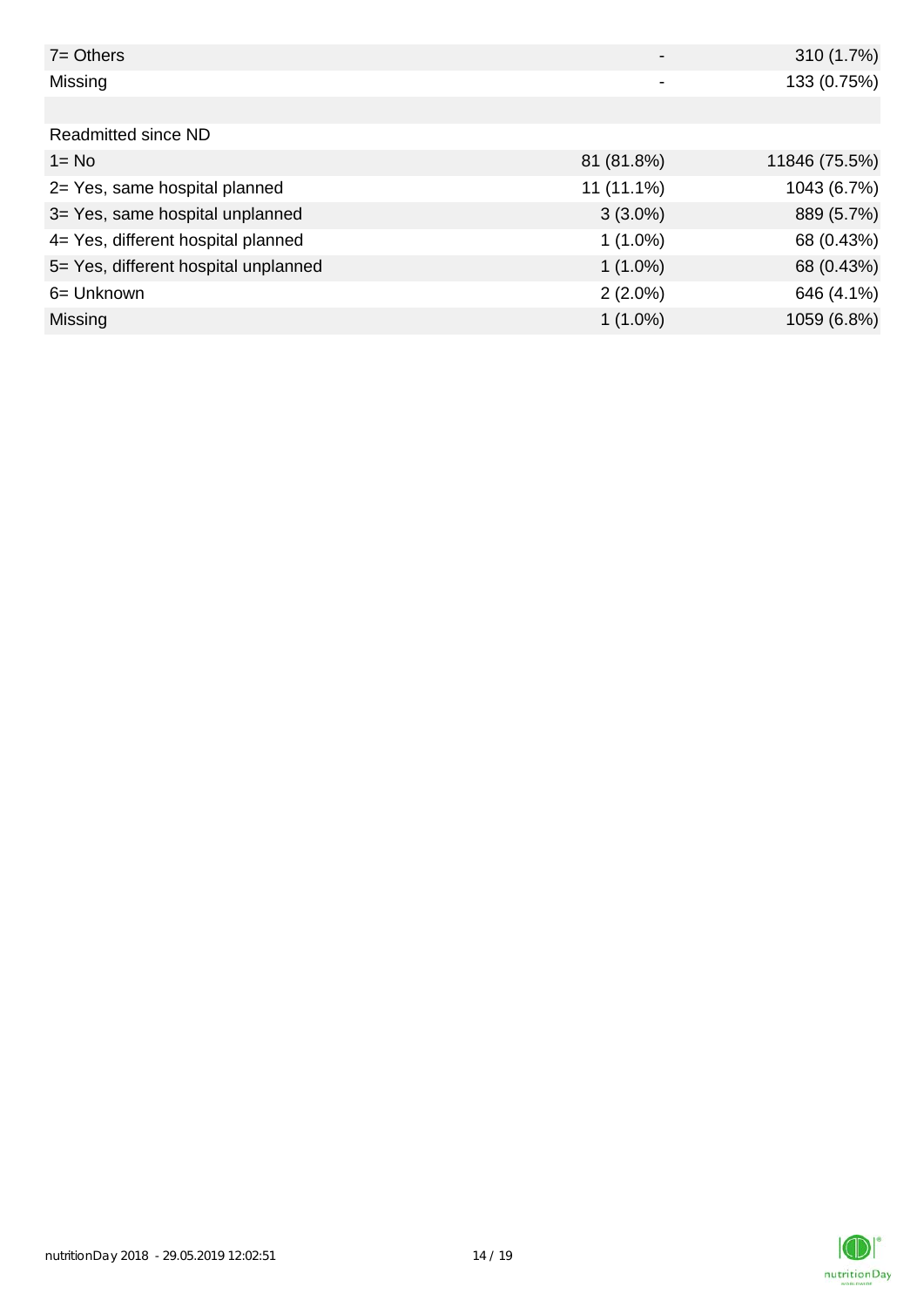|                                                                                   | <b>YOUR RESULTS</b> | <b>REFERENCE RESULTS</b> |
|-----------------------------------------------------------------------------------|---------------------|--------------------------|
|                                                                                   |                     |                          |
| 1. What are your typical dietary habits?                                          |                     |                          |
| No special dietary habits                                                         | 84 (75.0%)          | 12235 (71.0%)            |
| I am vegetarian                                                                   | 1(0.89%)            | 370 (2.1%)               |
| I adhee to a vegan diet                                                           |                     | 132 (0.77%)              |
| I eat gluten-free diet                                                            |                     | 156 (0.91%)              |
| I avoid added sugars                                                              | 17 (15.2%)          | 2604 (15.1%)             |
| I avoid carbohydrates                                                             | 7(6.3%)             | 1038 (6.0%)              |
| I eat a low fat-diet                                                              | 12 (10.7%)          | 1930 (11.2%)             |
| I am lactose intolerant                                                           | 1(0.89%)            | 572 (3.3%)               |
| Other special diet due to intolerances/allergies                                  | 6(5.4%)             | 323 (1.9%)               |
| Other                                                                             | 25 (22.3%)          | 1219 (7.1%)              |
| No answer given                                                                   | 2(1.8%)             | 337 (2.0%)               |
|                                                                                   |                     |                          |
| 2. Where did you live before your current hospital admission?                     |                     |                          |
| At home                                                                           | 100 (89.3%)         | 15276 (88.7%)            |
| In a nursing home or other live-in facility                                       | 2(1.8%)             | 609 (3.5%)               |
| I was transferred from another hospital                                           | 5(4.5%)             | 883 (5.1%)               |
| Other                                                                             | 5(4.5%)             | 268 (1.6%)               |
| Missing                                                                           |                     | 185 (1.1%)               |
|                                                                                   |                     |                          |
| 3. In general, are you able to walk?                                              |                     |                          |
| Yes                                                                               | 64 (57.1%)          | 11104 (64.5%)            |
| Yes, with someone's help                                                          | 14 (12.5%)          | 1762 (10.2%)             |
| Yes, independently using a cane, walker, or crutches                              | 12 (10.7%)          | 2412 (14.0%)             |
| No, I have a wheelchair                                                           | 4(3.6%)             | 712 (4.1%)               |
| No, I am bedridden                                                                | 16 (14.3%)          | 988 (5.7%)               |
| Missing                                                                           | $2(1.8\%)$          | 243 (1.4%)               |
|                                                                                   |                     |                          |
| 4. In general, how would you say your health is?                                  |                     |                          |
| Very good                                                                         | 7(6.3%)             | 1252 (7.3%)              |
| Good                                                                              | 36 (32.1%)          | 6191 (36.0%)             |
| Fair                                                                              | 48 (42.9%)          | 6489 (37.7%)             |
| Poor                                                                              | 20 (17.9%)          | 2490 (14.5%)             |
| Very poor                                                                         | 1(0.89%)            | 558 (3.2%)               |
| Missing                                                                           |                     | 241 (1.4%)               |
|                                                                                   |                     |                          |
| 5. Over the last 12 months prior to your current hospital admission approximately |                     |                          |
| how many times have you seen a doctor?                                            | $8[4-12]$           | $5[2-10]$                |
| how many times have you been admitted to the                                      | $2[1-3]$            | $1[0-2]$                 |

hospital (Emergency room, any ward)?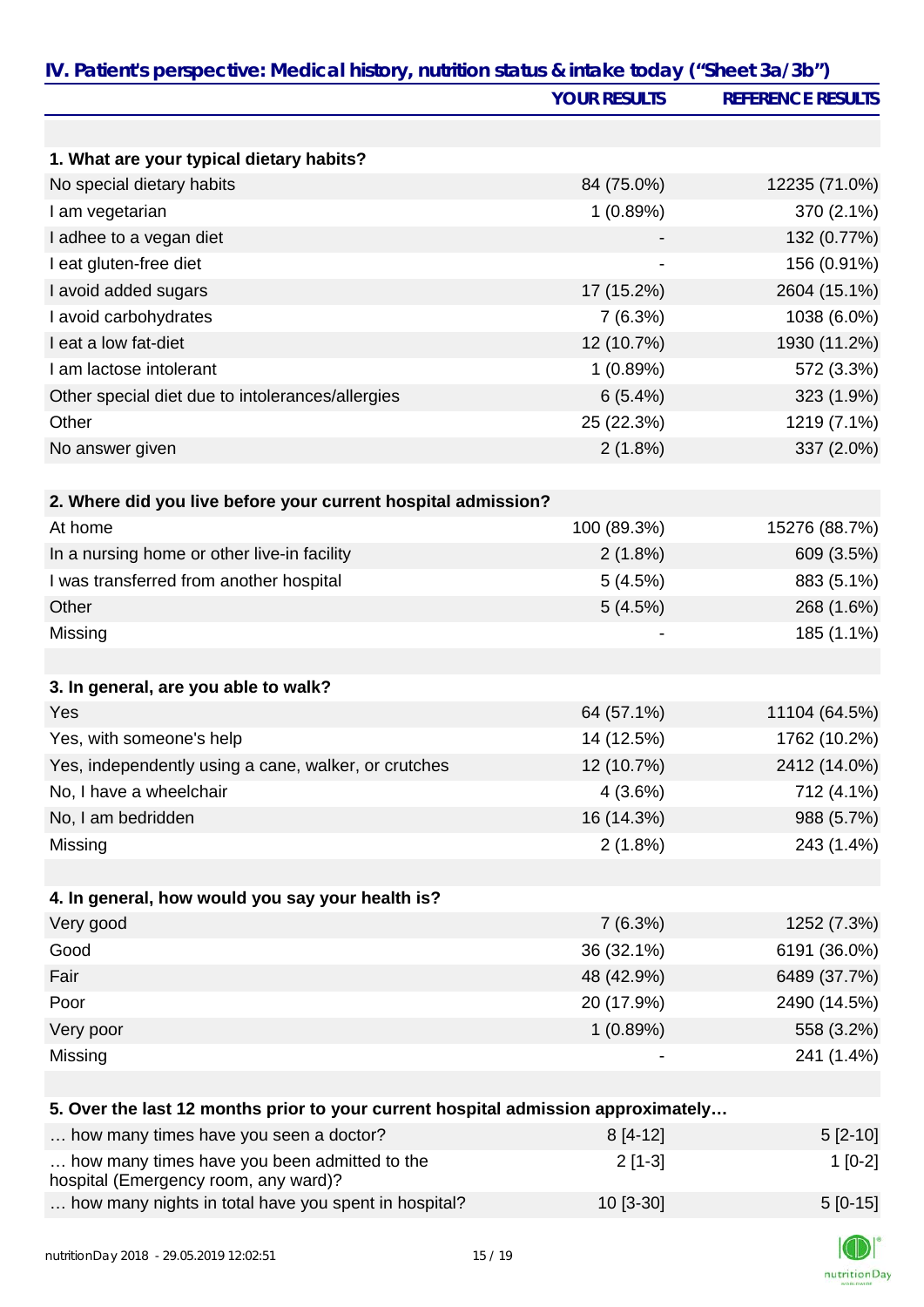| 6. How many different medications do you take routinely each day (prior to hospitalisation)?          |             |               |
|-------------------------------------------------------------------------------------------------------|-------------|---------------|
| $1 - 2$                                                                                               | 24 (21.4%)  | 3323 (19.3%)  |
| $3 - 5$                                                                                               | 36 (32.1%)  | 4698 (27.3%)  |
| More than 5                                                                                           | 26 (23.2%)  | 5507 (32.0%)  |
| None                                                                                                  | 17 (15.2%)  | 2633 (15.3%)  |
| I do not know                                                                                         | 7(6.3%)     | 778 (4.5%)    |
| Missing                                                                                               | 2(1.8%)     | 282 (1.6%)    |
|                                                                                                       |             |               |
| 7. Do you have health insurance?                                                                      |             |               |
| Yes, private insurance only                                                                           |             | 2738 (15.9%)  |
| Yes, public insurance only                                                                            | 101 (90.2%) | 8466 (49.2%)  |
| Yes, both                                                                                             | 1(0.89%)    | 2117 (12.3%)  |
| None                                                                                                  | 7(6.3%)     | 2268 (13.2%)  |
| I prefer not to answer                                                                                | 1(0.89%)    | 1018 (5.9%)   |
| Missing                                                                                               | 2(1.8%)     | 614 (3.6%)    |
|                                                                                                       |             |               |
| 8. What was your weight 5 years ago?                                                                  | 20          | 72 [60-85]    |
| I do not know                                                                                         | 96 (85.7%)  | 4280 (24.9%)  |
|                                                                                                       |             |               |
| 9a. Have you lost weight within the last 3 months?                                                    |             |               |
| Yes, intentionally                                                                                    | 5(4.5%)     | 1639 (9.5%)   |
| Yes, unintentionally                                                                                  | 54 (48.2%)  | 6488 (37.7%)  |
| No, my weight stayed the same                                                                         | 27 (24.1%)  | 5108 (29.7%)  |
| No, I gained weight                                                                                   | 16 (14.3%)  | 1894 (11.0%)  |
| I do not know                                                                                         | 4(3.6%)     | 1680 (9.8%)   |
| Missing                                                                                               | 6(5.4%)     | 412 (2.4%)    |
|                                                                                                       |             |               |
| 9b. If yes, how many kg did you lose?                                                                 | $5[3-7]$    | $6[4-10]$     |
| I do not know                                                                                         | $3(5.1\%)$  | 1267 (15.6%)  |
|                                                                                                       |             |               |
| 10. Did you know about your hospitalisation two days                                                  | 58 (54.2%)  | 6721 (41.1%)  |
| before admission? (Yes)                                                                               |             |               |
|                                                                                                       |             |               |
| 11. Please indicate if you                                                                            |             |               |
| were weighed at admission                                                                             | 103 (93.6%) | 9728 (57.2%)  |
| were informed about your nutrition status                                                             | 19 (17.3%)  | 5774 (34.3%)  |
| were informed about nutrition care options                                                            | 37 (33.6%)  | 5459 (32.5%)  |
| received special nutrition care                                                                       | 32 (29.1%)  | 5054 (30.1%)  |
|                                                                                                       |             |               |
| 12. How well have you eaten in the week before you were admitted to the hospital?<br>More than normal |             |               |
|                                                                                                       | 13 (11.7%)  | 762 (4.5%)    |
| Normal                                                                                                | 39 (35.1%)  | 10449 (61.1%) |
| About 3/4 of normal                                                                                   | 17 (15.3%)  | 1762 (10.3%)  |

About half of normal 2122 (12.4%)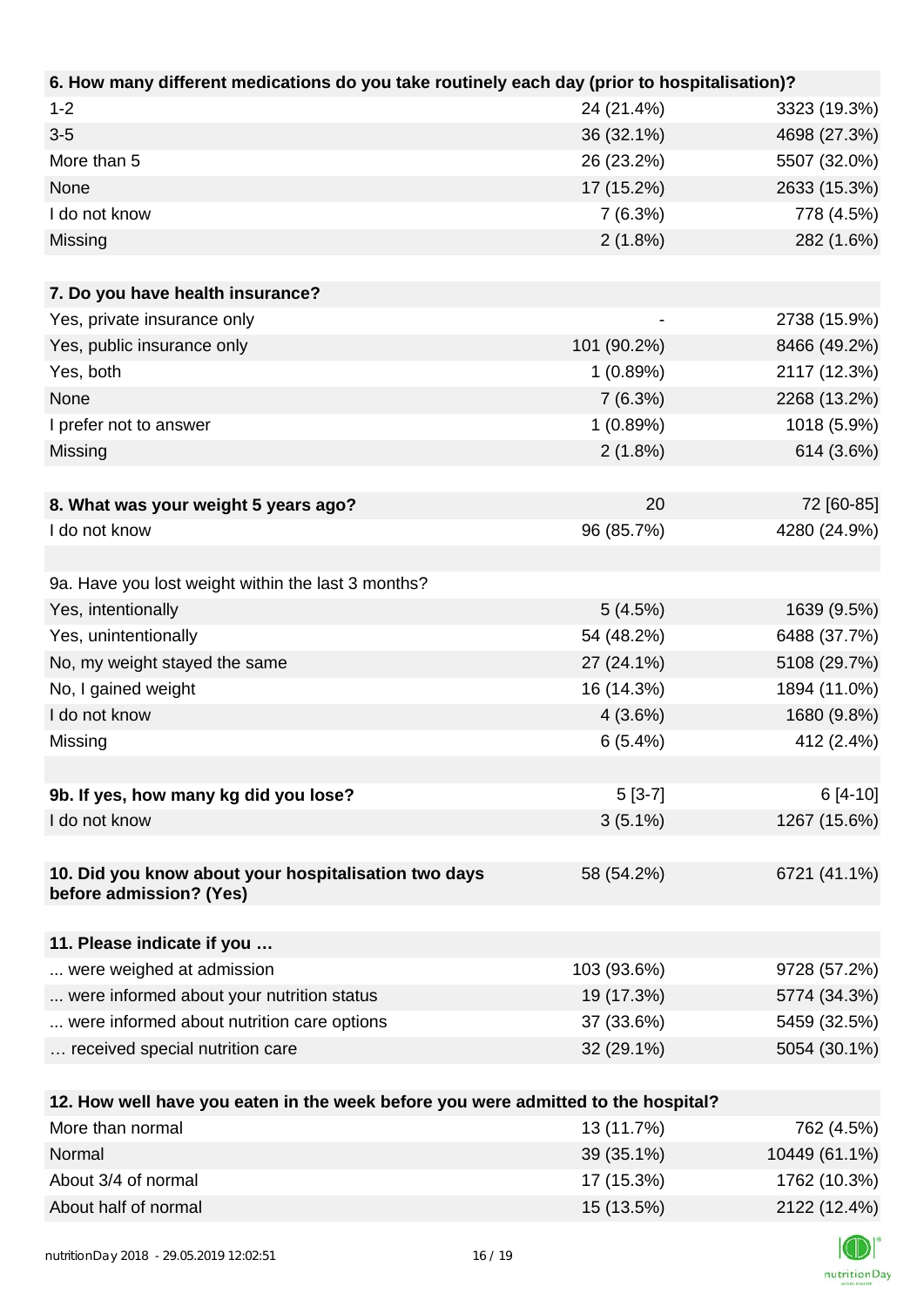| About a quarter to nearly nothing                                              | 22 (19.8%) | 1571 (9.2%)                |
|--------------------------------------------------------------------------------|------------|----------------------------|
| I do not know                                                                  | 2(1.8%)    | 153 (0.89%)                |
| Missing                                                                        | 3(2.7%)    | 286 (1.7%)                 |
|                                                                                |            |                            |
| 13. In general, how satisfied are you with the food at the hospital?           |            |                            |
| Very satisfied                                                                 | 18 (16.2%) | 4212 (24.6%)               |
| Somewhat satisfied                                                             | 43 (38.7%) | 5626 (32.9%)               |
| <b>Neutral</b>                                                                 | 29 (26.1%) | 3361 (19.6%)               |
| <b>Dissatisfied</b>                                                            | 8(7.2%)    | 1441 (8.4%)                |
| Very dissatisfied                                                              | 3(2.7%)    | 491 (2.9%)                 |
| I do not know                                                                  | 8(7.2%)    | 1415 (8.3%)                |
| Missing                                                                        | $2(1.8\%)$ | 559 (3.3%)                 |
|                                                                                |            |                            |
| 14. Did you get any help with eating TODAY?                                    |            |                            |
| Yes, from family or friends                                                    | 16 (14.4%) | 1651 (9.7%)                |
| Yes, from hospital staff                                                       | 18 (16.2%) | 1185 (6.9%)                |
| No                                                                             | 71 (64.0%) | 13278 (77.6%)              |
| I do not know                                                                  | 2(1.8%)    | 218 (1.3%)                 |
| Missing                                                                        | 4(3.6%)    | 773 (4.5%)                 |
|                                                                                |            |                            |
| 15. Were you able to eat without interruption TODAY?<br>(Yes)                  | 44 (40.7%) | 11891 (74.2%)              |
|                                                                                |            |                            |
| 16a. Please indicate how much hospital food you ate for lunch or dinner TODAY: |            |                            |
| About all                                                                      | 44 (39.6%) | 7871 (46.0%)               |
| 1/2                                                                            | 25 (22.5%) | 4261 (24.9%)               |
| 1/4                                                                            | 29 (26.1%) |                            |
|                                                                                |            | 2226 (13.0%)               |
| Nothing                                                                        | 5(4.5%)    | 1992 (11.6%)               |
| Missing                                                                        | $8(7.2\%)$ | 755 (4.4%)                 |
|                                                                                |            |                            |
| 16b. The portion size of the meal I ordered TODAY was                          |            |                            |
| Standard                                                                       | 66 (59.5%) | 11000 (64.3%)              |
| Smaller                                                                        | 10 (9.0%)  | 1600 (9.4%)                |
| Larger                                                                         | 13 (11.7%) | 763 (4.5%)                 |
| I do not know                                                                  | 6(5.4%)    | 1701 (9.9%)                |
| Missing                                                                        | 16 (14.4%) | 2041 (11.9%)               |
|                                                                                |            |                            |
| 17. If you did not eat everything of your meal, please tell us why:            |            |                            |
| I did not like the type of food offered                                        | 17 (28.8%) | 1293 (15.2%)               |
| I did not like the smell/taste of the food                                     | 25 (42.4%) | 996 (11.7%)                |
| The food did not fit my cultural/religious preferences                         |            | $90(1.1\%)$                |
| The food was too hot                                                           |            | 38 (0.45%)                 |
| The food was too cold                                                          | 1(1.7%)    | 207 (2.4%)                 |
| Due to food allergy/intolerance<br>I was not hungry at that time               | 10 (16.9%) | 53 (0.63%)<br>1520 (17.9%) |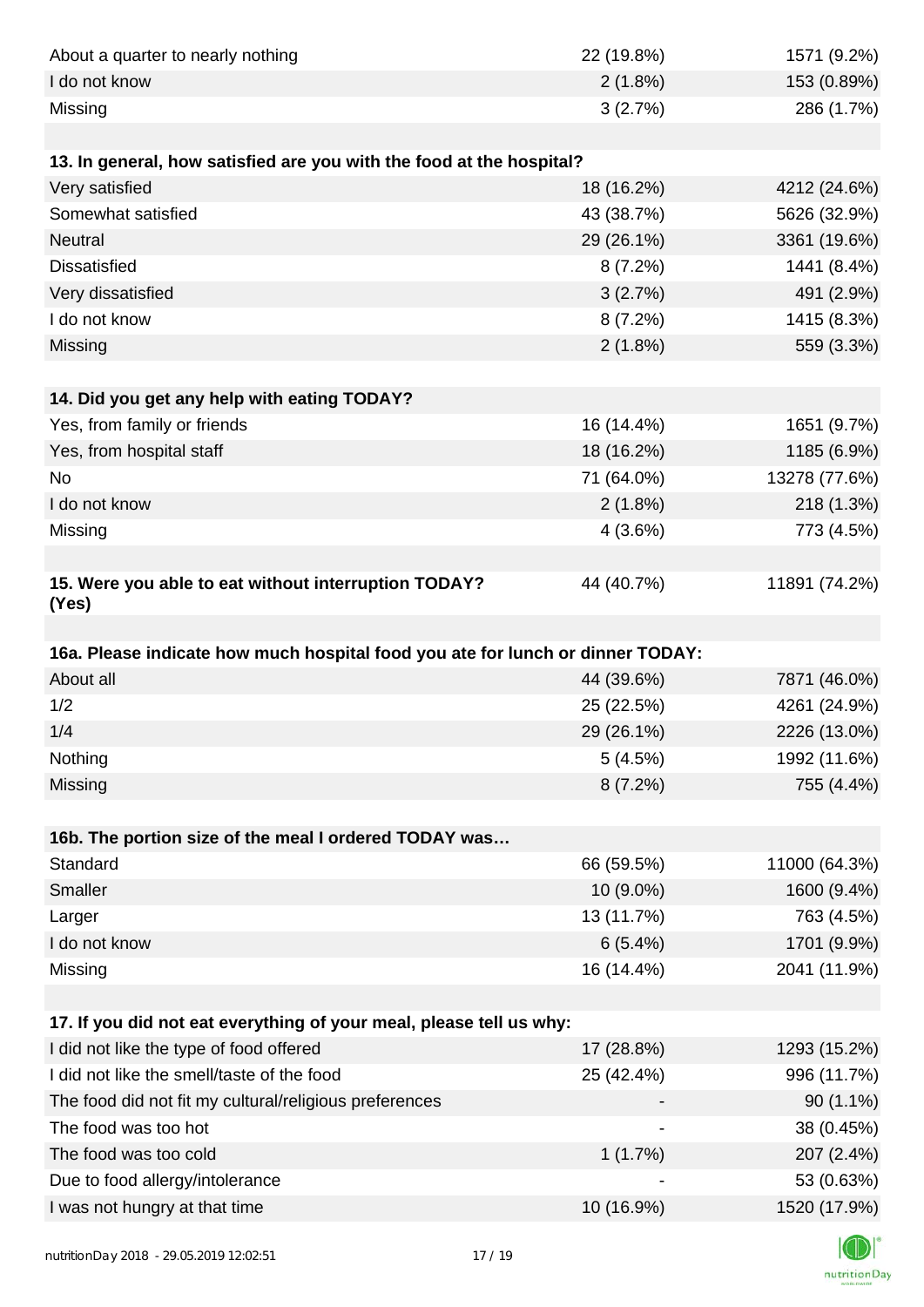| I do not have my usual appetite                                                      | 22 (37.3%)  | 2475 (29.2%) |
|--------------------------------------------------------------------------------------|-------------|--------------|
| I have problems chewing/swallowing                                                   | $4(6.8\%)$  | 478 (5.6%)   |
| I normally eat less than what was served                                             | $8(13.6\%)$ | 969 (11.4%)  |
| I had nausea/vomiting                                                                | 12 (20.3%)  | 637 (7.5%)   |
| I was too tired                                                                      | 8 (13.6%)   | 506 (6.0%)   |
| I cannot eat without help                                                            |             | 141 (1.7%)   |
| I was not allowed to eat                                                             | $3(5.1\%)$  | 869 (10.2%)  |
| I had an exam, surgery, or test and missed my meal                                   |             | 469 (5.5%)   |
| I did not get requested food                                                         |             | 93 (1.1%)    |
| No answer given                                                                      | 1(1.7%)     | 1161 (13.7%) |
|                                                                                      |             |              |
| 18. Enter the number of glasses/cups of the drinks you consumed in the last 24 hours |             |              |
| Water                                                                                | $4[2-6]$    | $3[2-5]$     |
| Tea                                                                                  | $0[0-0]$    | $1[1-3]$     |
| Coffee                                                                               | $0[0-0]$    | $1[1-2]$     |
| <b>Milk</b>                                                                          | $0[0-1]$    | $1[0-1]$     |
| Fruit juice                                                                          | $0[0-1]$    | $1[0-2]$     |
| Soft drinks                                                                          | $0[0-0]$    | $0 [0-1]$    |
| Nutrition drink                                                                      | $0[0-2]$    | $0 [0-1]$    |
| Other                                                                                | $0[0-4]$    | $0 [0-1]$    |
|                                                                                      |             |              |
| 19a. Did you eat any food apart from hospital food<br><b>TODAY?</b>                  | 36 (36.4%)  | 4518 (28.8%) |
| 19b. If yes, what did you eat?                                                       |             |              |
| Sweet snacks                                                                         | 2(5.6%)     | 1302 (28.8%) |
| Salty snacks                                                                         | $2(5.6\%)$  | 512 (11.3%)  |
| Homemade food                                                                        | 2(5.6%)     | 703 (15.6%)  |
| <b>Fruits</b>                                                                        | 12 (33.3%)  | 1730 (38.3%) |
| Dairy products                                                                       | 8 (22.2%)   | 471 (10.4%)  |
| Food delivered/restaurant                                                            | 8 (22.2%)   | 191 (4.2%)   |
| Sandwich                                                                             | 1(2.8%)     | 282 (6.2%)   |
| Other                                                                                | 6(16.7%)    | 724 (16.0%)  |
|                                                                                      |             |              |
| 20. How has your food intake changed since your hospital admission?                  |             |              |
| Increased                                                                            | 26 (23.4%)  | 2508 (14.7%) |
| Decreased                                                                            | 38 (34.2%)  | 5344 (31.2%) |
| Stayed the same                                                                      | 40 (36.0%)  | 7154 (41.8%) |
| I do not know                                                                        | 6(5.4%)     | 1188 (6.9%)  |
| Missing                                                                              | $1(0.90\%)$ | 911 (5.3%)   |
|                                                                                      |             |              |
| 21. TODAY I feel                                                                     |             |              |
| Stronger than at admission                                                           | 50 (45.0%)  | 7275 (42.5%) |
| Weaker than at admission                                                             | 23 (20.7%)  | 3158 (18.5%) |
| Same as at admission                                                                 | 28 (25.2%)  | 4825 (28.2%) |
|                                                                                      |             |              |